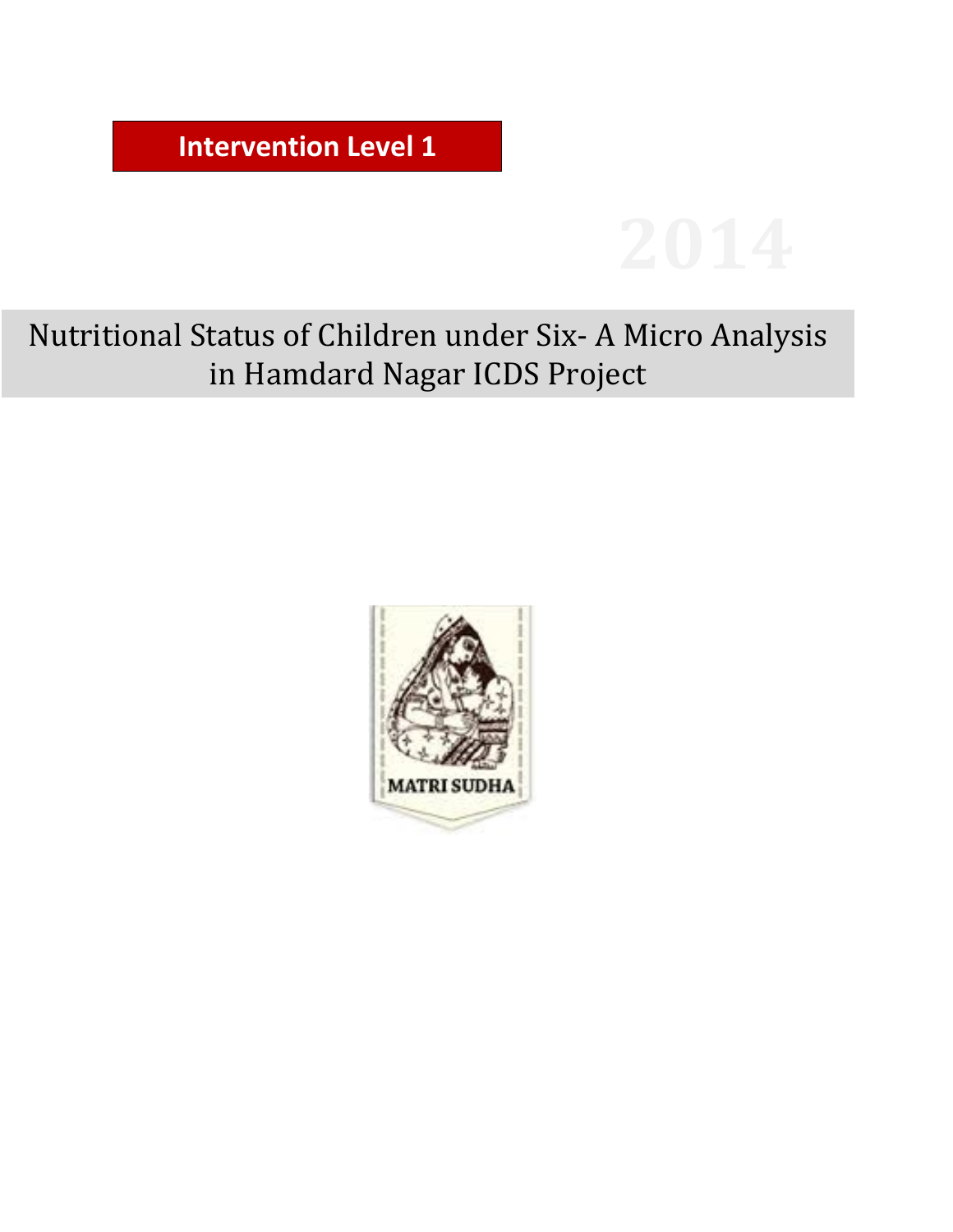This report is one among the series of reports being published by Matri Sudha from time to time on thebasis of both primary and secondary data to reflect maternal and child health situation in Delhi. The data from the present report has been reviewed and analyzed the state of malnutrition in one of the ICDS projects in Delhi. Hamdard Nagar ICDS Project falls in South District. The sample has been collected from 3 bastis of Lal Kuan, on Mehrauli Badarpur Road which is having 22anganwadi centres. During the whole process children below 6 years covered by 5 anganwadi centre were taken for the anlaysis.

The findings were based on the standard pattern adopted and practiced by anganwadis across the country on the basis of weight for age WHO standard.

This is the *Intervention Report-1* on the basis of data collected and analyzed for seeking actions from Government Departments and Matri Sudha in order to work toward minimizing the prevalence of malnutrition through multiple interventions in urban slums of Delhi.

We would also like to acknowledge the contribution of NikhitaGurung, Masters of Social Work Student, Amity University and SadhnaKad, Research Scholar, Jawahar Lal Nehru University in analyzing and documenting this report. Special thanks to Surender Singh, Arvind Singh, Nazmeen, Pinki and Sapna from Matri Sudha.

> Matri Sudha (15.11. 2014)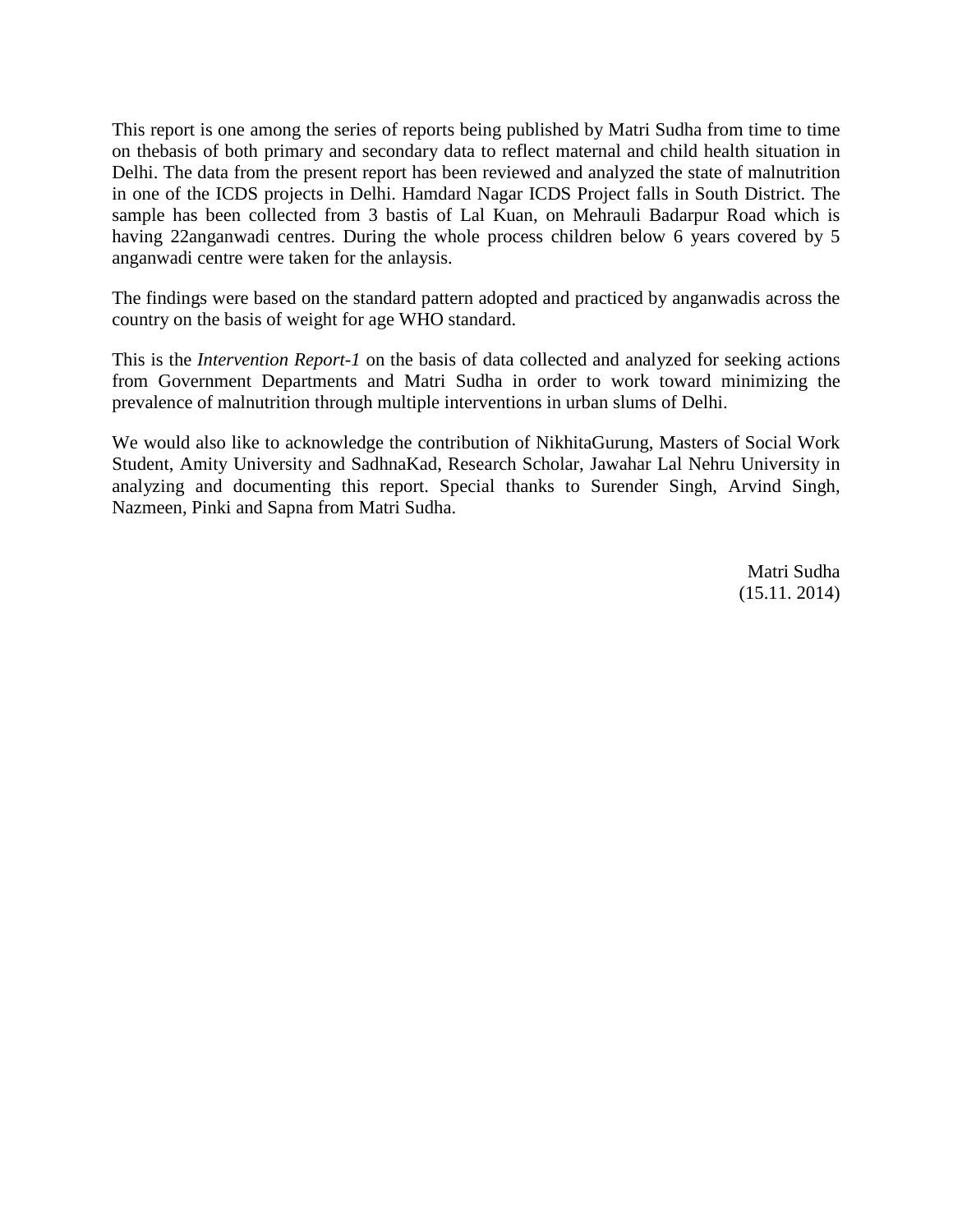Ensuring that children develop to their full potential requires interventions at early stages of life. As this is crucial not only for individual health, physical development, but also for cognitive and socio-emotional development

#### *Executive Summary*

Yes, malnutrition is one of the serious concerns for being once of biggest constraints in ensuring the early development of a child but more than that it becomes critical when there are key differences in policies documents to reduce malnutrition and its actual implementation.

In the present study, *"Nutritional Status of Children Below Six Years- A Micro Analysis in Hamdard Nagar ICDS Project"*whose objectives are to 1) monitor the growth of children till 5 years of age; 2)status of identification and documenting the profile of each malnourished child in growth monitoring charts at anganwadi centre; 3)to know the referral procedure undertaken by anganwadi workers;4)coordination between grass-root workers like ASHAs, ANMs and Anganwadi workers; 5) level of community participation

The growth monitoring process and nutrition surveillance are two important activities where the weight for age growth cards is kept for all children below six years. Growth monitoring primarily helps in identifying malnourished children by observing any form of growth deviation and also to identify diseases and conditions that are apparent through stunted growth.

Over a period of two months we monitored the growth of children from three areas- Nardan Basti, Prem Nagar and NT/DNT families. Out of 348 children covered during growth monitoring process (169 male/179 female) 145 children were found malnourished (64 male/81 female) which is around 42 percent of the whole population covered during the growth monitoring processes. 20 percent were found severely malnourished and 22 percent were moderately malnourished and rest 58 was found children in normal category.

## *Need for Assessment*

As per the last four year reports of Ministry of Women and Child Development, 49.9 percent children were malnourished in March 2011; 47.7 percent in March 2012; 38.18 percent children in 2013; and 30.85 percent children in March 2014. The figures are quite impressive when one sees reduction in prevalence of malnutrition in Delhi, however, in absence of any clarity the kind of interventions done in Delhi to reduce the malnutrition we prompted to do this micro-analysis. Secondly, the data in itself is limited in nature as it does not provide gender-wise information related to malnutrition, which we have captured in our findings. Thirdly, lack of coordination between department of health and family welfare and women and child development in providing convergent services to reduce malnutrition is being captured in this analysis; fourthly, anganwadi workers lack basic understanding on filling the growth monitoring charts and maintain multiple registers/copies to record the birth weight

However, while the ICDS program is envisioned to reduce the prevalence of child malnutrition and to reach to the severely malnourished child, there is a mismatch between the program's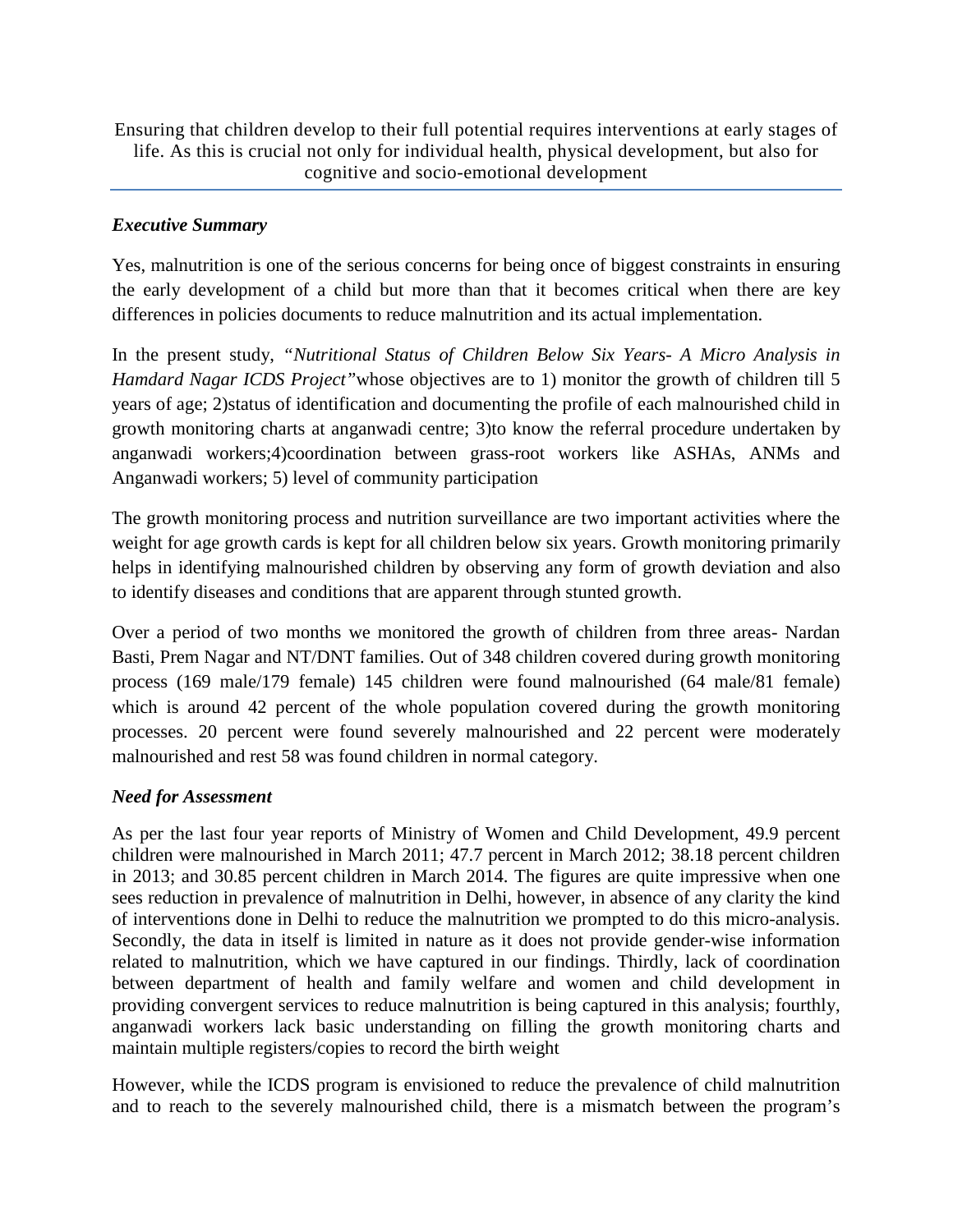intention and its actual implementation. The key mismatches we found during the collection of data from community, personal interviews and group discussion-

- $\triangleright$  Older children between 3-6 years participate much more than younger ones but lack preschool activity
- $\triangleright$  The program fails to preferentially target girls
- $\triangleright$  The parents of malnourished children are not reached with counseling on better feeding and child care practices
- Grass root convergence and coordination between health and women and child development is weakest and the most challenging
- $\triangleright$  Anganwadi workers are lesser trained on usage of growth monitoring charts
- $\triangleright$  Community participation is lacking and follow-up with families is absent

## **Scope of Study**

This micro analysis will help us to understand the status of health and nutrition of children below six particularly the girl child, coordination between frontline workers to improve the condition of a malnourished child, working of anganwadi centres, issues with anganwadi workers in respect to growth monitoring charts, reporting, referral and follow-up in three bastis of Hamdard Nagar ICDS Project. Similar analysis can be done in other areas of Delhi in order to come up the status health and nutrition of children below six in Delhi.

## *The Context- Area Profile*

The location for the study was located along the Mehrauli Badarpur Road, where Nardan basti, Prem Nagar and NT/DNT families lives on either side of the road which falls under Hamdard Nagar ICDS Project.

## **Area Profile**

## **Nardan Basti**

Nardan basti has about 600 households and a population of over 3-4 thousand people where most of the menare daily wage workers, some drivers, auto rickshaw drivers etc. and majority of the womenstay at home and fulfill their role as housewives, cooking, cleaning and looking after the children. The Integrated Children Development Scheme is a unique programme that works for early childhood development. In Nardan Basti there are 3 Anganwadi centers and is also covered by a Primary Health Center which is operational.

## *Prem Nagar*

Prem Nagar has about 500 households and populations of over 5000 people where majority of people work as daily wage Labour, others are working as drivers, sweepers, carpenters, welders, mechanic etc. On the other hand majority of women are illiterate and stay at home, however few women work as daily wage Labour or cooks and maids in the nearby areas. Under the Integrated Children Development Scheme there are 2 Anganwadi centres and is covered by a Primary health centre which are operational in the area.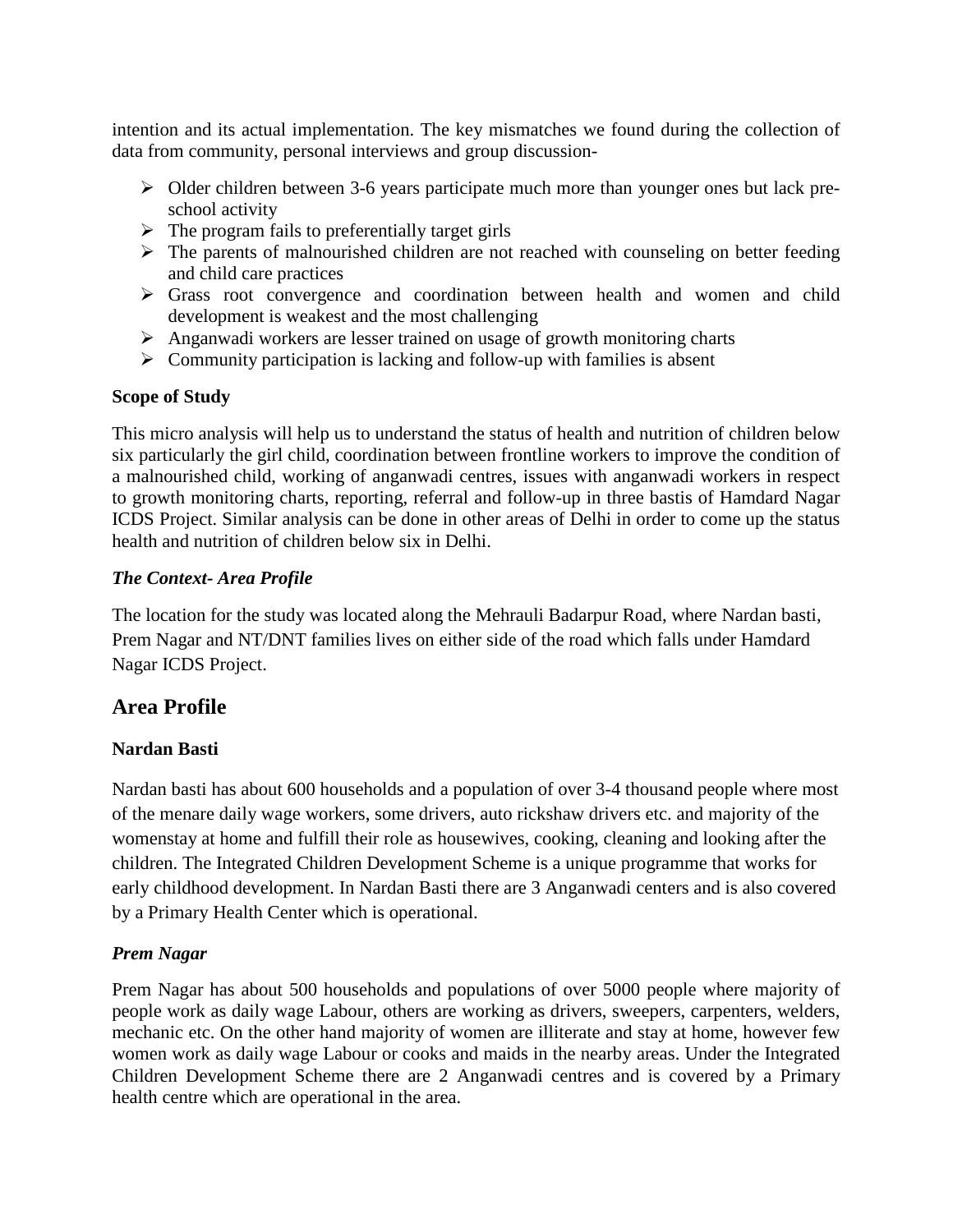#### *Nomadic and De-notified tribes*

Around 90 families reside in the NT/DNT area opposite the Lal Kuan and Prem Nagar Basti area on the Mehrauli Badarpur road for the past four years after being shifted from Kalkaji Depot during Commonwealth games. The households are segregated into Kabari basti, Lohar basti and Sapera basti mostly consisting of Hindus and Muslims. Most communities are involved in making tombstones, collecting waste while perform street circus acts with snakes, and langoors. Some still follow caste based occupation and are traditional blacksmiths who are skilled at making sickles, spade, axe scissors etc. Some men are mostly occupied in gambling also. There is one community toilet that is not maintained so well so, the people defecate in the open also or use the bushes. Their nearest primary health care center and Anganwadi center is in Prem Nagar Basti. Drinking water and water for daily usage is mostly purchased from water tankers coming at regular intervals. The houses are connected with light through the illegal electricity connections. The houses are kaccha and are covered with plastic sheets and bamboos.*It is to be noted that there is no services of anganwadis for children of these families despite there is provision of extension of ICDS services.*

#### *Methodology*

A total of 152 children in Nardan Basti, 71 children in NT/DNT and 125 children below six years of age were enumerated for the growth monitoring process. We divided the whole population in three categories i.e. from birth to 1 year, 1 to 3 year and 3-5 year (male/female separately). The data was collected using the growth monitoring process using face to face interview method with the family especially the mothers.

| Area         | Male | Female | Total |
|--------------|------|--------|-------|
| Nardan Basti | 77   | 75     | 152   |
| NT/DNT       | 32   | 39     | ⇁     |
| Prem Nagar   | 60   | 65     | 125   |
| <b>Total</b> | 169  | 179    | 348   |

We use the same technique as use in anganwadi centres and also one of the recommended processes WHO i.e. "weight for age" anthropometric approach/ method. The process is being assessed for monitoring children growth ranging till 5 years of age by using two types of weighing scales which is also being used by us during the whole process. The weighing scales are as follows-

- Baby Weighing Scale
- Adult weighing scale

(Anthropometric method also includes two other methods using Mid-upper arm circumference and height measurement).

The primary data was cross verified on the field to avoid duplication and over/under assessment of the basic findings.The collected data then entered and analyzed using Microsoft Excel specifying area-wise findings and analysis.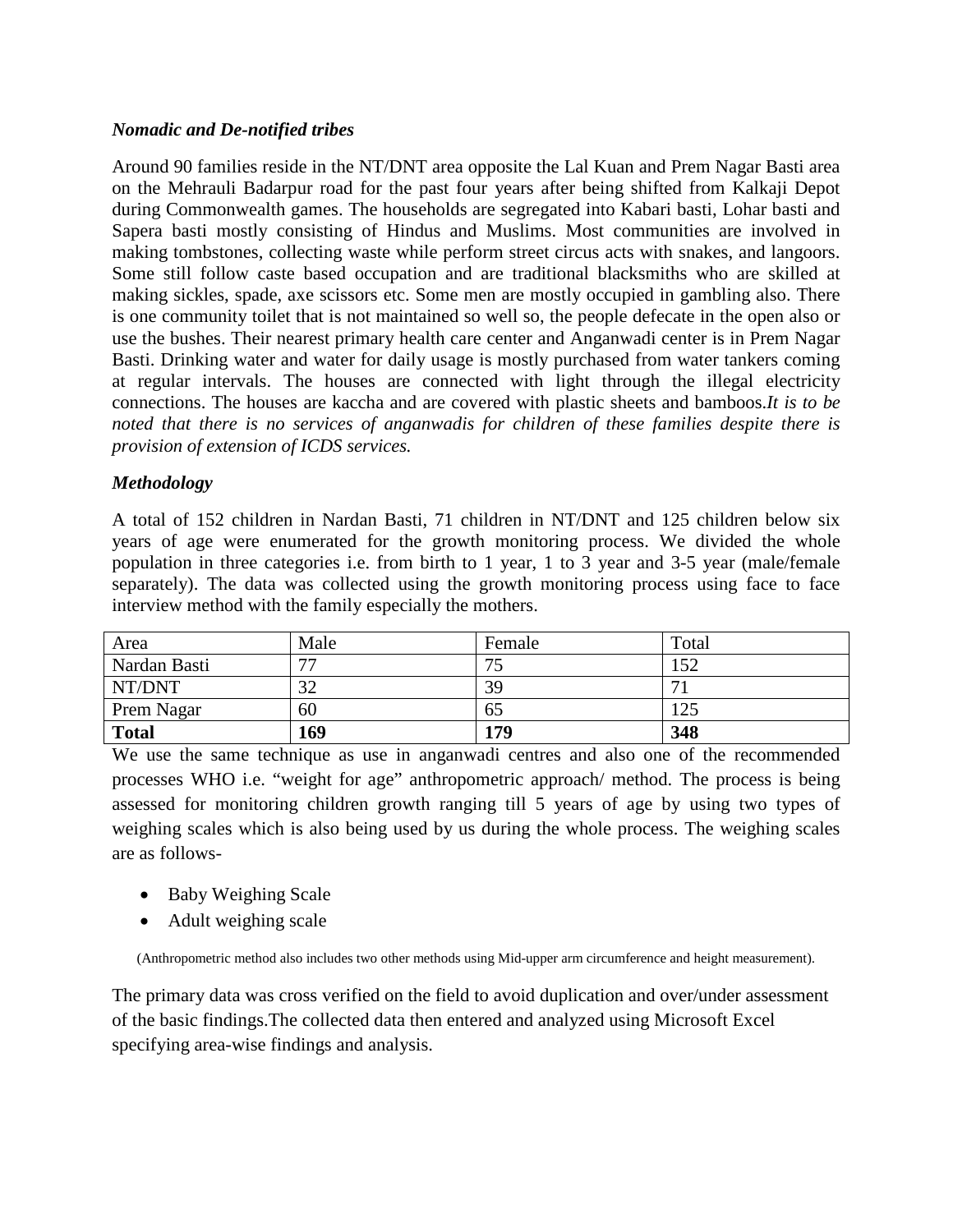#### **Area-wise findings**

#### **For NT/DNT**

| Normal (Green) |        |       | Yellow) | <b>Moderate Acute Malnutrition</b> |       | <b>Severe Acute Malnutrition</b><br>(Red) |        |              |  |
|----------------|--------|-------|---------|------------------------------------|-------|-------------------------------------------|--------|--------------|--|
| Male           | Female | Total | Male    | <b>Female</b>                      | Total | Male                                      | Female | <b>Total</b> |  |
|                |        | 42    |         |                                    | 1 Q   |                                           |        |              |  |

We can see from the given chart that out of the total children covered during the growth

monitoring in NT/DNT families 20 children were between births to 1 year of age. Out of these 20 children 5 children were found malnourished. Surprisingly, out of 5 malnourished children 4 were girls.

Between the age group of 1-3 year there were 27 children in these families. Out of 27 children, 14 children were found malnourished which is around 52 percent of total population in these age groups children.However, same number of boys and girls were found malnourished in this age group.



Out of 24 children in the age group of 3-5 year 10 children were malnourished.

#### **For Nardan Basti**

| Normal (Green) |        |       | (Yellow) | <b>Moderate Acute Malnutrition</b> |       | <b>Severe Acute Malnutrition (Red)</b> |        |              |  |
|----------------|--------|-------|----------|------------------------------------|-------|----------------------------------------|--------|--------------|--|
| Male           | Female | Total | Male     | Female                             | Total | Male                                   | Female | <b>Votal</b> |  |
|                | 33     | 76    | Z.       |                                    |       |                                        |        |              |  |

In Nardan Basti out of 152 children 76 were found malnourished during the growth monitoring processes. It was highly surprising to see that there was deviation in 50 percent children from standard. Out of 76 severely malnourished children, 42 were girls and rest 34 wasboys, hence,

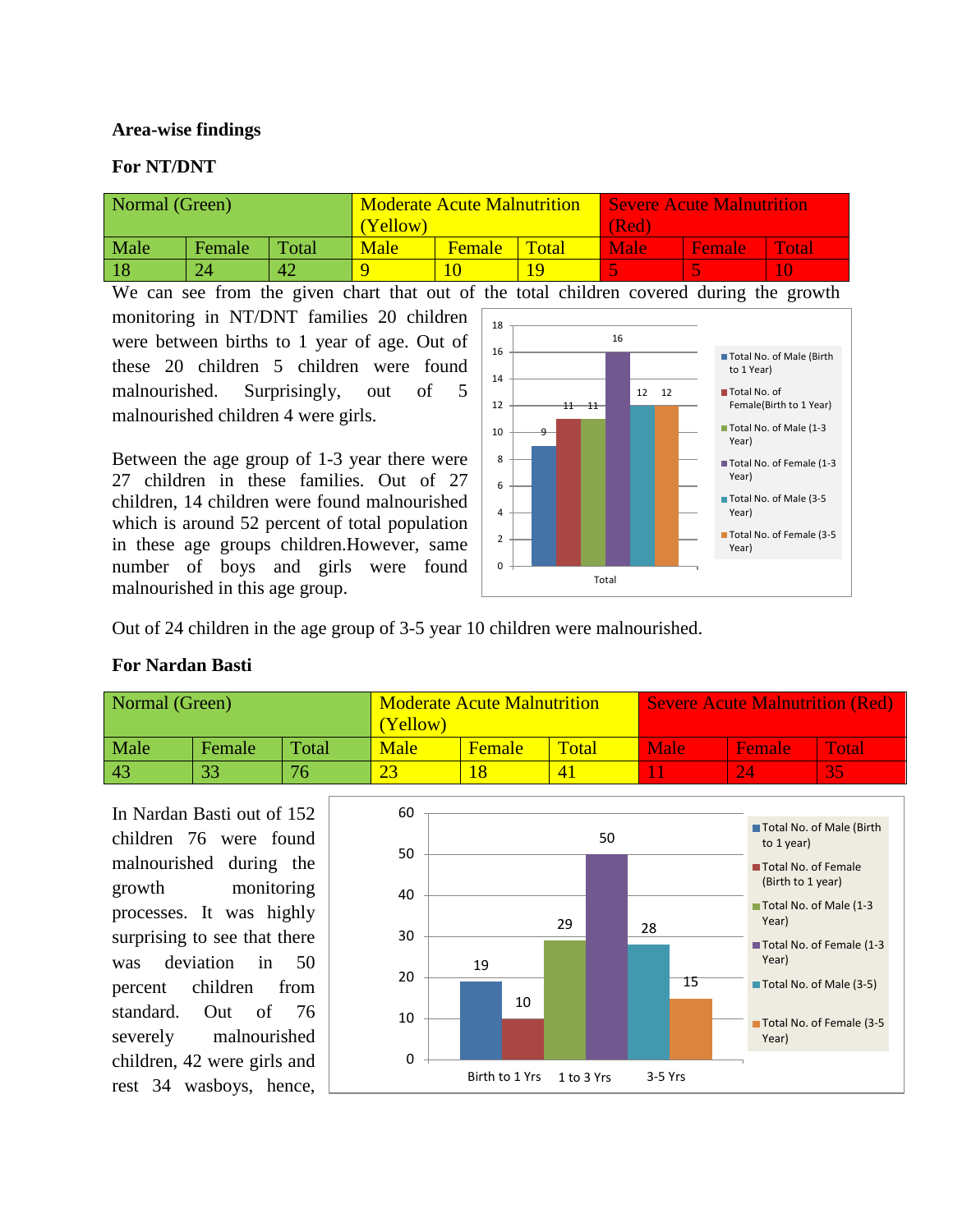again the percentage of girls found malnourished were more than boys in Nardan Basti too.

Having been looked by the age-wise data, we found that out of 29 children between birth to 1 year, 5 children were found malnourished, however, as soon as the age goes up, malnutrition also goes up subsequently. Between the age group of 1-3 year, out of 79 children, 44 children were found malnourished, in which 17 girls and 4 boys were found severely malnourished.*(Kindly refer the chart).*

There were 44 children in the age-group of 3-5 year in which 61 percent children were found malnourished.

| Normal (Green) |                |              |             | <b>Moderate Acute Malnutrition</b> |       | <b>Severe Acute Malnutrition</b> |               |              |  |
|----------------|----------------|--------------|-------------|------------------------------------|-------|----------------------------------|---------------|--------------|--|
|                |                |              | (Yellow)    |                                    |       | (Red)                            |               |              |  |
| Male           | Female         | <b>Total</b> | <b>Male</b> | <b>Female</b>                      | Total | Male                             | <b>Female</b> | <b>Total</b> |  |
| 44             | $\overline{4}$ | 85           |             |                                    |       |                                  |               |              |  |

## **For Prem Nagar**

In Prem Nagar, 125 children were covered under growth monitoring process in which we found that, 40 children were below than their standard weight as per their age.In Prem Nagrar too, the situation is similar to Nardan Basti, where the malnutrition among children increases with the age. Between birth to 1 year 2 children were found malnourished (severely malnourished). However, the proportion increases among the children who fall in the age-group of 1-3 year and



3-5 year, with 21 children and 17 children respectively.Second similar situation is the higher numbers of girls were found malnourished in comparison to boys.

## **Major Concerns during the Analysis**

Three areas taken up for the study are quite different from each other. In other words Nardan Basti and Prem Nagar are a little developed as compared to the NT/DNT area. Even the people of Nardan and Prem Nagar are much more aware and developed as compared to the people of NT/DNT. Thus the challenges also varied from area to area.

## **Nardan Basti and Prem Nagar**

Most parents were proactive in the growth monitoring process, informing the mobilizers about the location of any baby between 0 to 5 years nearby their vicinity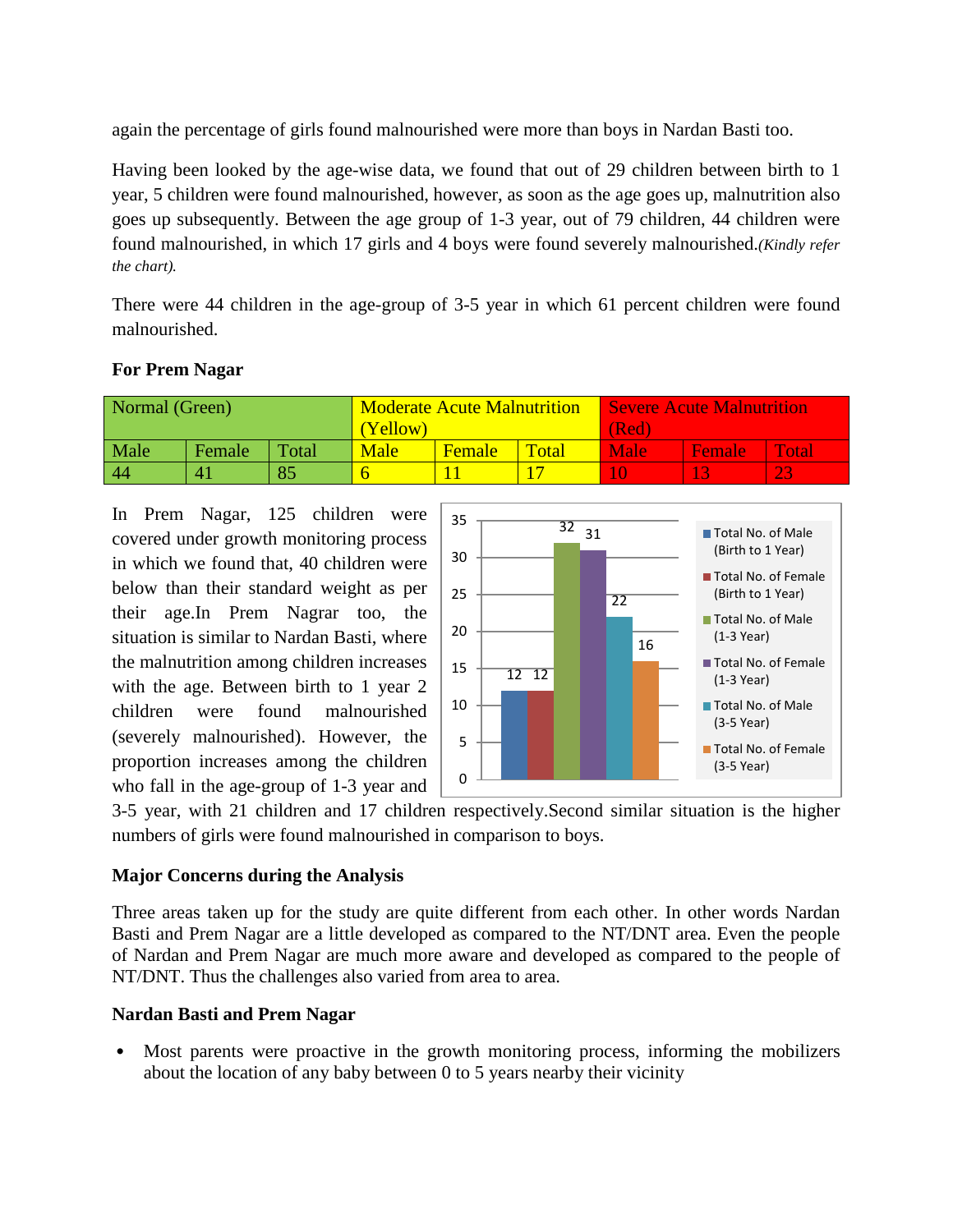- Case of underreporting, most of the data did not match to that given noted down/ shared by the Anganwadi worker. On asking the parents if AWW took any the Growth monitoring initiative it was revealed that AWW did not take any such kind of initiative
- The malnourished children are not being linked with nearest primary health centre despite the availability of ASHA workers in the intervention areas
- Many children were found born as low-birth weight babies requiring immediate attention and intervention which was found missing
- Follow-up with families whose growth were monitored by anganwadi worker was found missing as no Anganwadi and ASHA worker reach to them
- For ASHA workers working with malnourished children is a secondary work despite having a different section for maintaining such records from the field in their diary
- Even the kind of intervention with children who were on records of anganwadi as malnourished was absent and remain mere as monthly progress report
- Despite receiving new growth monitoring charts many of them found unfilled by anganwadi workers
- Anganwadi wokers share their concern related to growth monitoring chart as they are not efficiently trained

## **NT/DNT**

- NT/DNT consists of a high risk population excluded from the ICDS scheme (no anganwadi center at the time of collecting the data) from where malnourishment cases is expected from them due to their lack of proper resource of nutritious food and safe drinking water, but upon analysis it is seen that Nardan Basti shows a higher number of malnourished cases than NT/DNT despite having 3 operational Anganwadi centers in Nardan Basti and 2 in Prem Nagar
- It was seen that the some people in the NT/DNT area did not have much idea about Public distribution scheme through ration cards and importance of health cards but all of them had voter's ID card
- One of the major causes of malnutrition is that it's a vicious circle that starts from mother itself, who are themselves, malnourished and anemic and women from such NT/DNT community do not rely on institutional delivery due to their lack of trust on government services and medicines

## **Conclusion**

This is the first intervention report in which we analyzed the status of malnutrition among children below six years in the respective areas (Nardan Basti, Prem Nagar and NT/DNT families) which falls under Hamdard Nagar ICDS Project. The objective is to reduce the prevalence of malnutrition among children below six through community based prevention which includes timely growth monitoring, health and nutrition counseling, linking children with health centres, follow-up, encouraging breastfeeding practices, completing immunization process, reporting severely malnutrition and early intervention etc.Since these are the activities done through ICDS system and coordinated through NRHM process (now NUHM for urban areas) necessary interventions are sought through the system to reduce the prevalence of malnutrition through multiple interventions.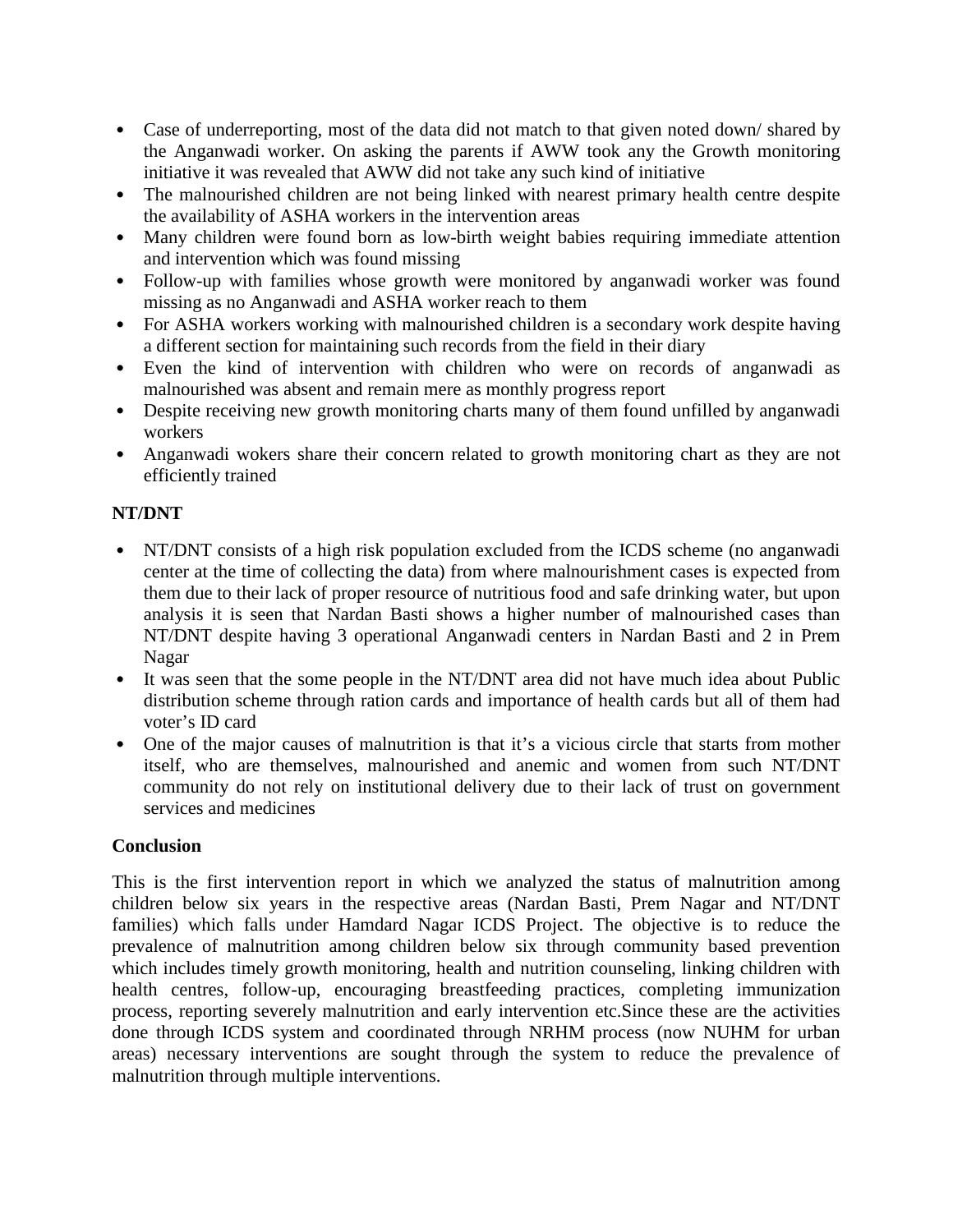#### **Annexure-1**

#### **NT/DNT Families**

Total No. of Children tracked for Growth Monitoring as per weight for age standard in NT/DNT families



Total number of children found as Severe Acute Malnourished, Moderate Acute Malnourished and Normal as per weight for age standard (age group Birth to 5 Year)

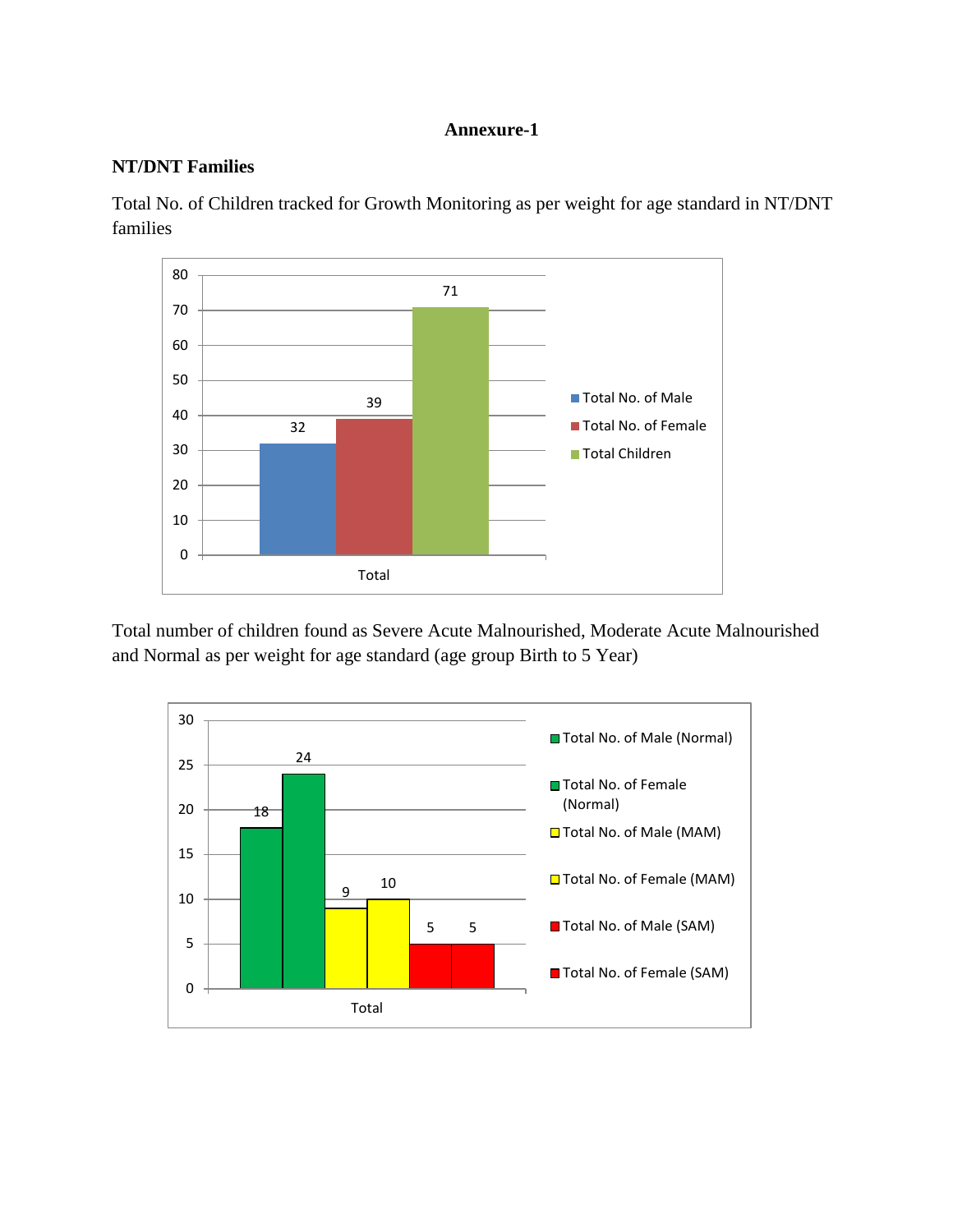Total No. of Children in age group of Birth to 1 year found as Normal, Moderate Acute Malnourished and Severe Acute Malnourished



Total No. of Children in age group of 1-3 year found as Normal, Moderate Acute Malnourished and Severe Acute Malnourished

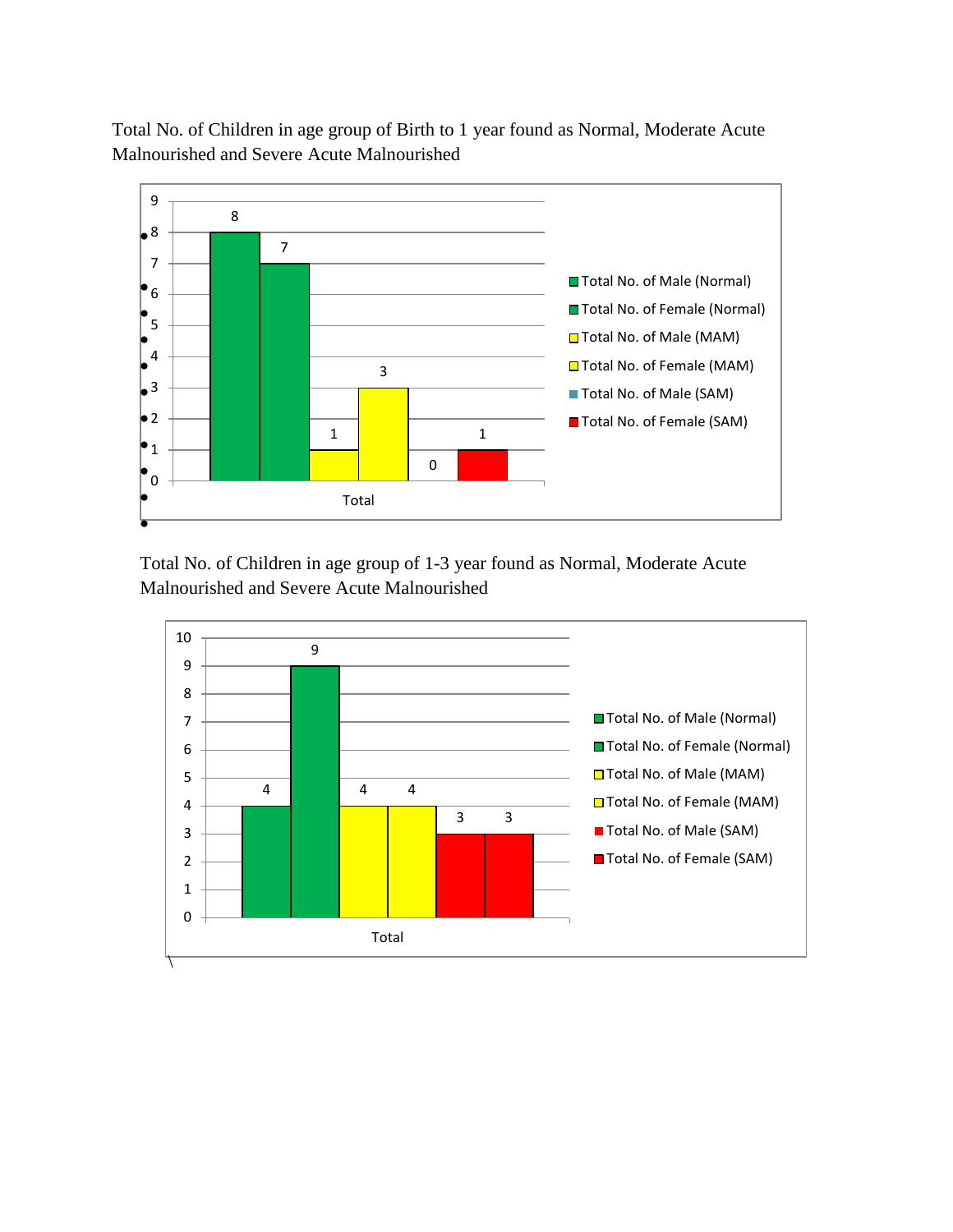Total No. of Children in age group of 3-5 year found as Normal, Moderate Acute Malnourished and Severe Acute Malnourished



## **Nardan Basti**

Total No. of Children tracked for Growth Monitoring in Nardan Bastias per weight for age standard

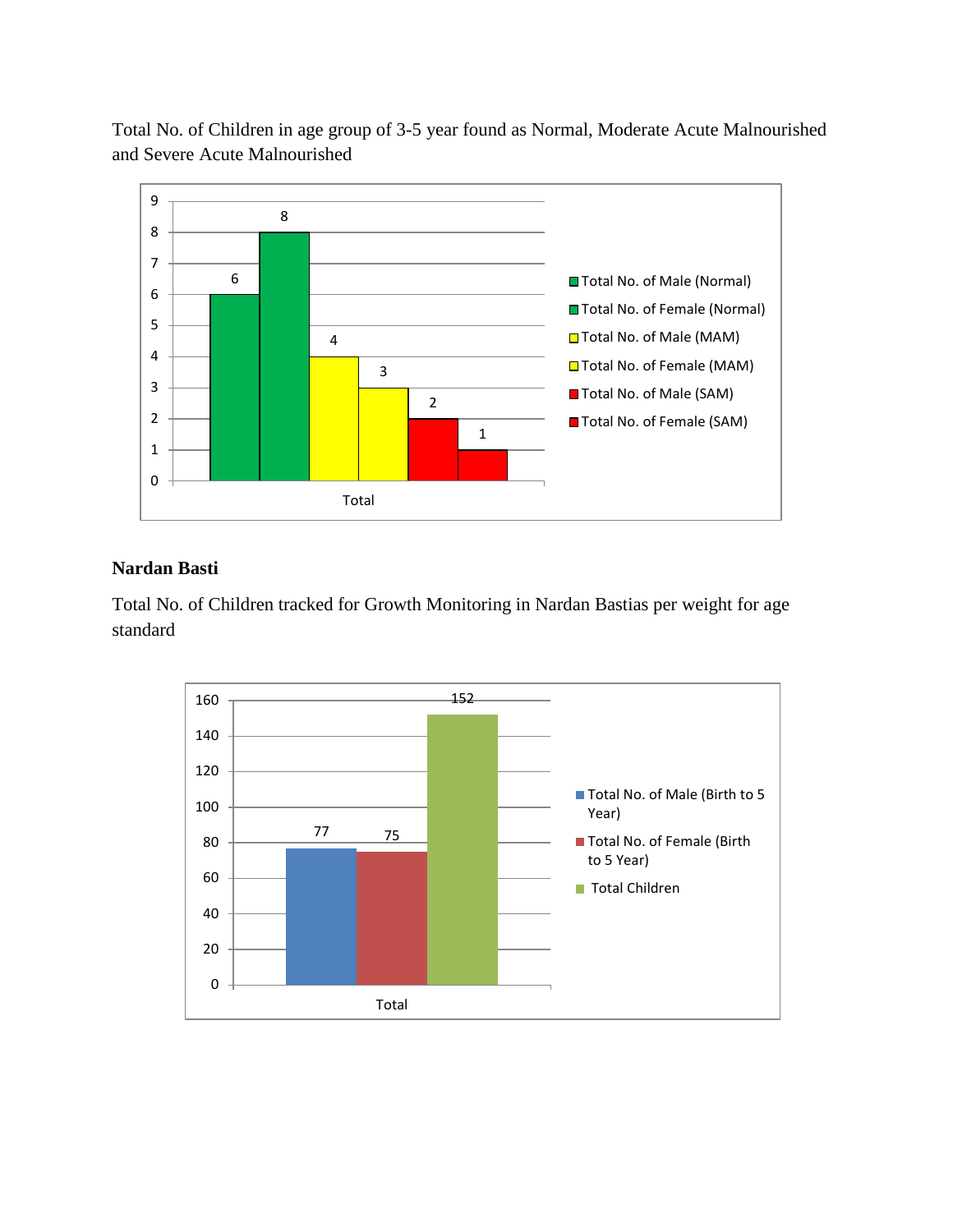Total number of children found as Severe Acute Malnourished, Moderate Acute Malnourished and Normal as per weight for age standard (age group Birth to 5 Year)



Total No. of Children in age group of Birth to 1 year found as Severe Acute Malnourished, Moderate Acute Malnourished and Normal as per weight for age standard

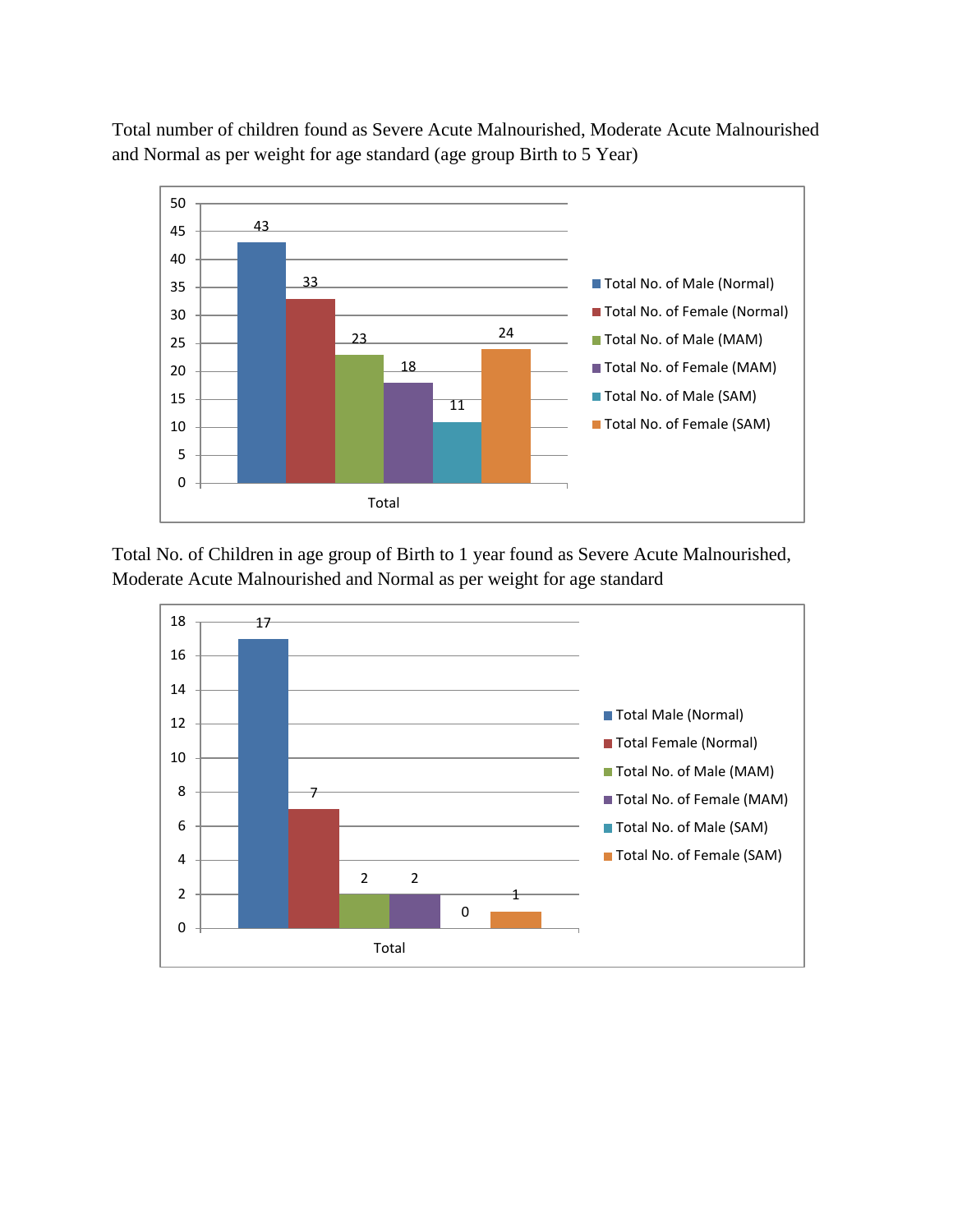Total No. of Children in age group of 1 to 3 year found as Severe Acute Malnourished, Moderate Acute Malnourished and Normal as per weight for age standard



Total No. of Children in age group of 3 to 5 year found as Severe Acute Malnourished, Moderate Acute Malnourished and Normal as per weight for age standard

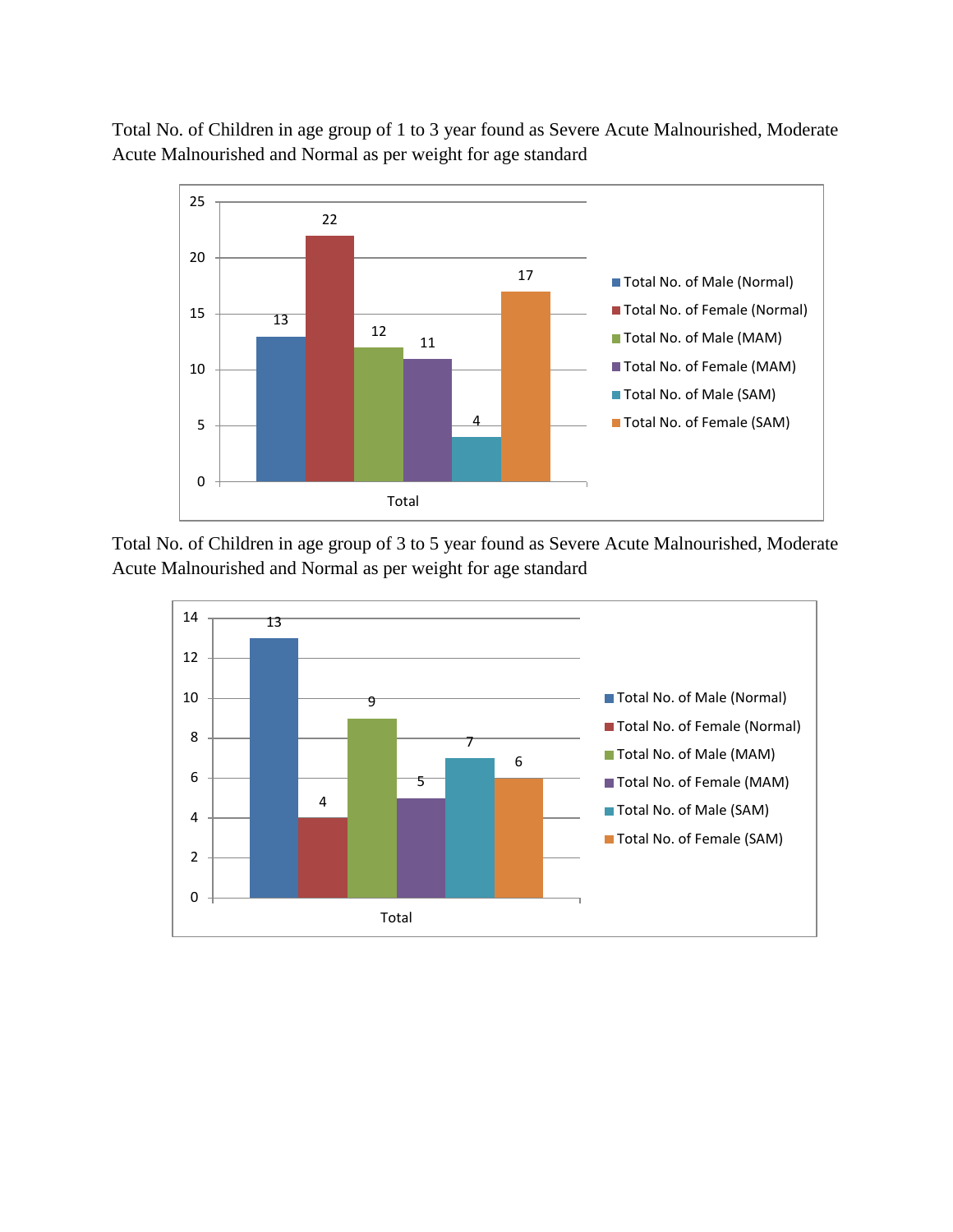#### **PREM NAGAR**



Total No. of Children tracked for Growth Monitoring in Prem Nagar as per weight for age standard

Total No. of Children found in Normal, Moderate Acute Malnutrition and Severe Acute Malnutrition Category as per weight for age standard (Birth to 5 Year)

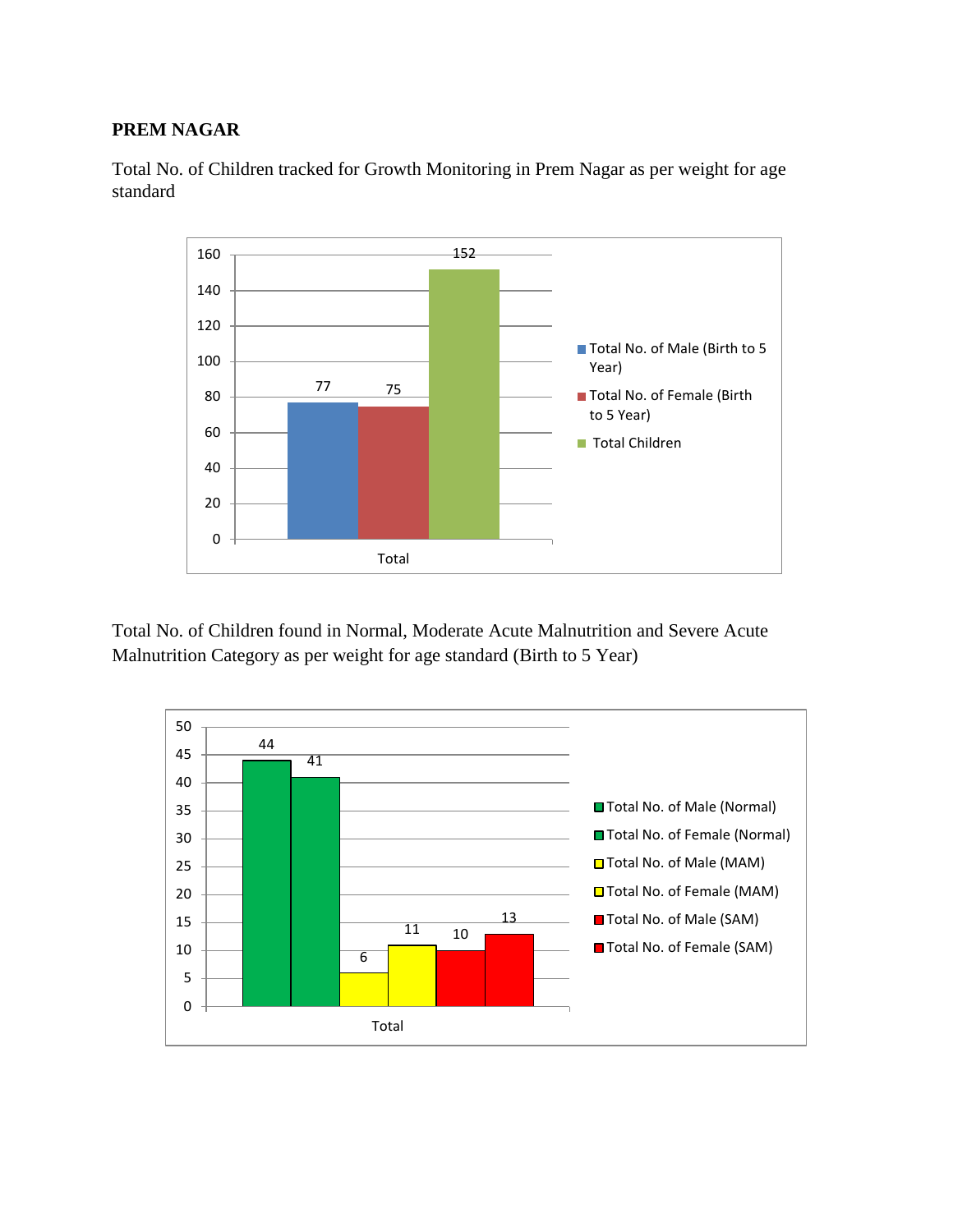Total No. of Children in age group of Birth to 1 year found as Severe Acute Malnourished, Moderate Acute Malnourished and Normal as per weight for age standard



Total No. of Children in age group of 1-3 year found as Severe Acute Malnourished, Moderate Acute Malnourished and Normal as per weight for age standard

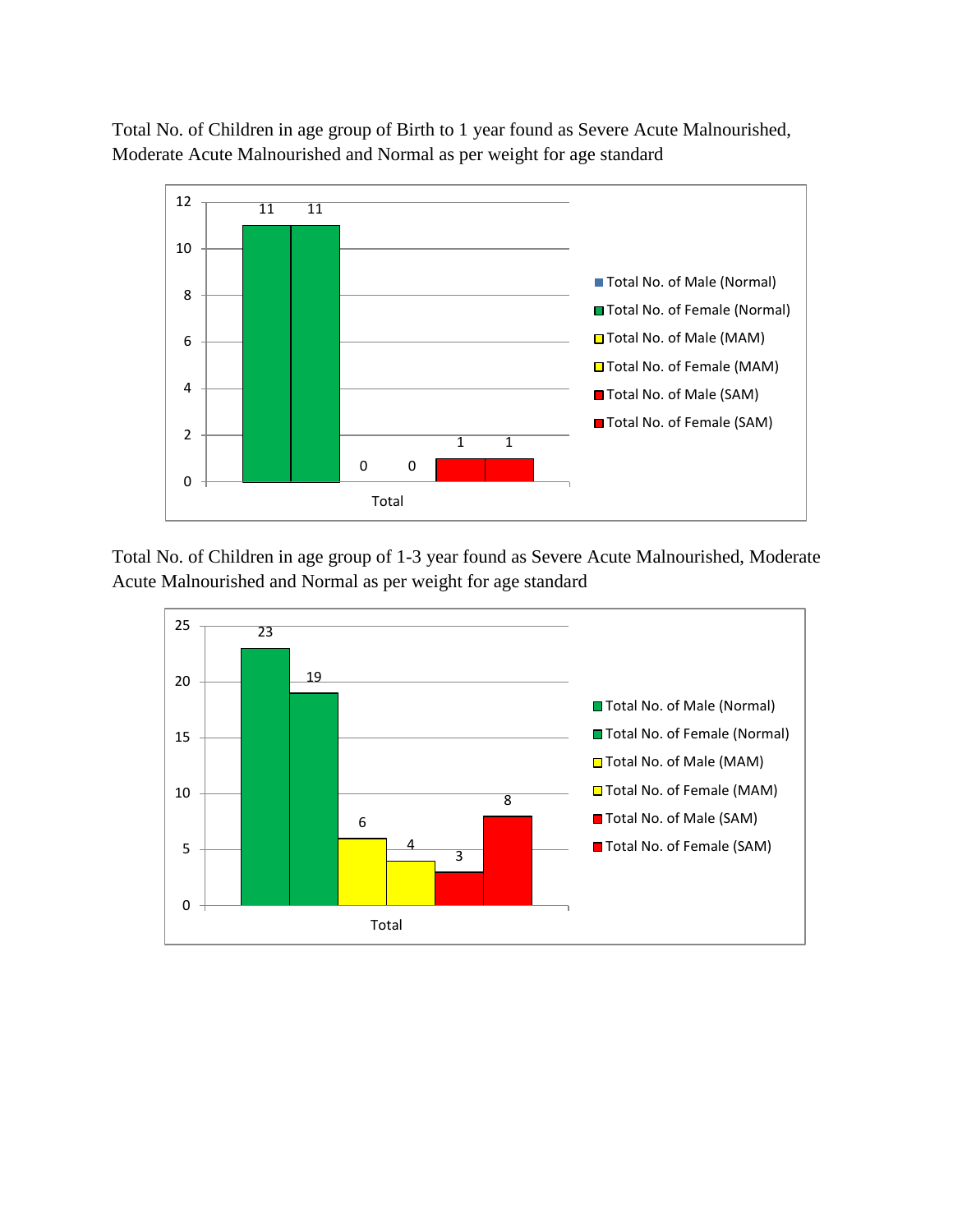Total No. of Children in age group of 3-5 year found as Severe Acute Malnourished, Moderate Acute Malnourished and Normal as per weight for age standard

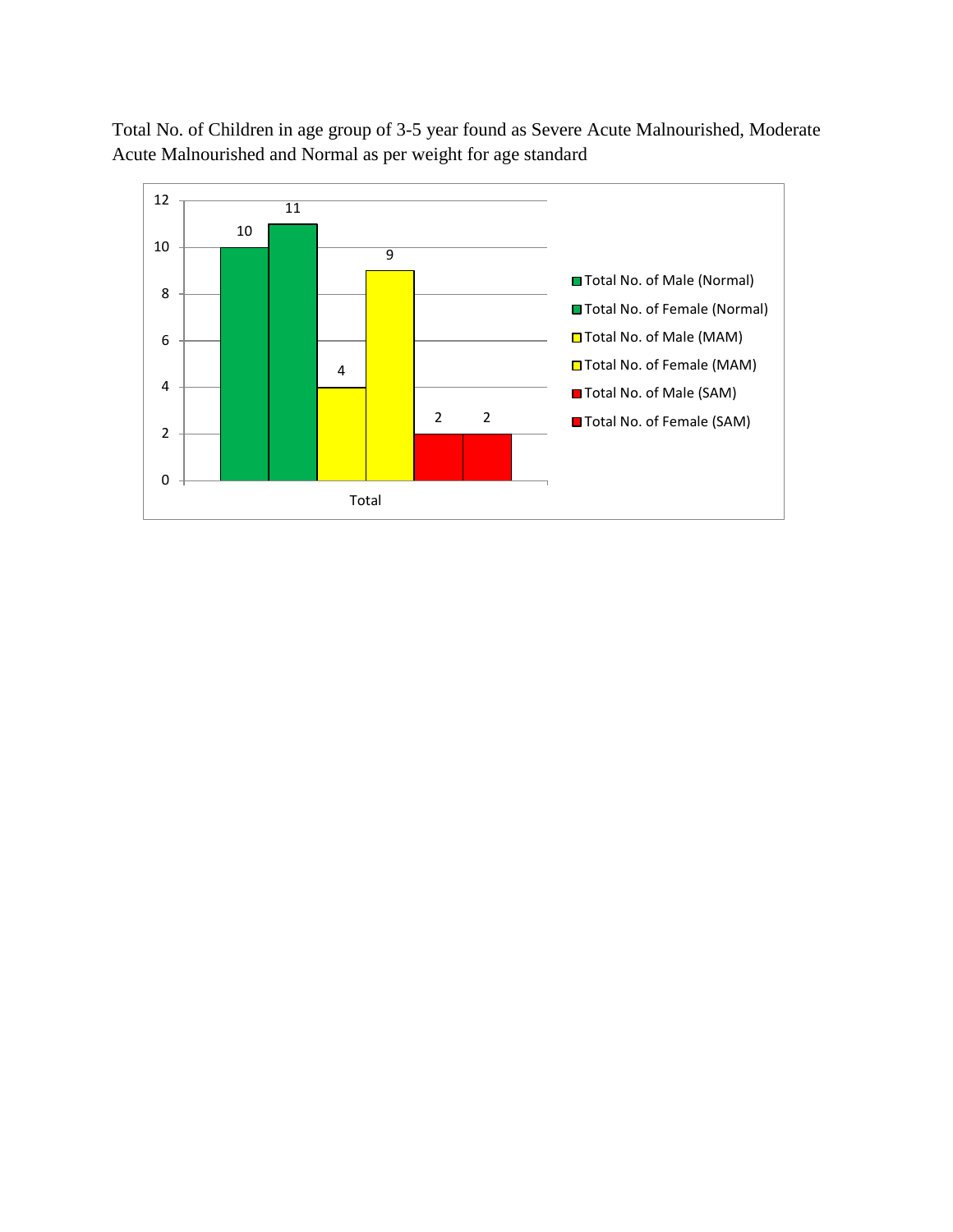|              |             |            |                     |                      |                      |                |          |                  | September 2014 |            |
|--------------|-------------|------------|---------------------|----------------------|----------------------|----------------|----------|------------------|----------------|------------|
| S.no         | <b>Name</b> | <b>Sex</b> | Date of Birth       | <b>Mother's Name</b> | <b>Father's Name</b> | <b>Address</b> | Date     | Age in<br>months | Weight         | Grade      |
| $\mathbf{1}$ | Gauhar      | Female     | 23-12-13            | Armana               | Suleman              | $K-25$         | 15-09-14 | 8 Mon            | 7.5            | Green      |
| 2            | Ashwani     | Male       | 29-11-13            | Maya                 | Birendra             | K-53           | 15-09-14 | 9 Mon            | 6.7            | Green      |
| 3            | Pawan       | Male       | Not Given by Mother | Rinku                | Rajesh               | $K-51$         | 15-09-14 | 7 Mon            | 6 kg 250 gm    | Green      |
| 4            | Kishan      | Male       | 03-07-14            | Kamla                | Jiut                 | K-85           | 15-09-14 | 2 Mon            | 5              | Green      |
| 5            | Md. Hanav   | Male       | 28-09-13            | Heena                | Md. Asif             | $K-44$         | 15-09-14 | 11 Mon           | 8.5            | Green      |
| 6            | Raj         | Male       | 19-03-14            | Meenu                | Sanjeev              | K-31           | 15-09-14 | 5 Mon            | 7 kg 450gm     | Green      |
| 7            | Robin       | Male       | 04-06-14            | Preeti               | Inderjit             | $K-48$         | 15-09-14 | 3 Mon            | 6.4            | Green      |
| 8            | Surya       | Male       | 12-09-13            | Chanda Devi          | Shravan              | $K-34$         | 15-09-14 | 12 Mon           | 7.7            | Green      |
| 9            | Jyoti       | Female     | 10-09-12            | Sunita               | Dhananjay            | K-65           | 15-09-14 | 24 Mon           | 7.5            | <b>Red</b> |
| 10           | Anchal      | Female     | 12-01-13            | Deepali              | Guddu                | $K-55$         | 15-09-14 | 20 Mon           | 7.5            | Red        |
| 11           | Dipanshi    | Female     | 02-02-13            | Chanda               | Sunil                | K-54           | 15-09-14 | 19 Mon           | 6              | Red        |
| 12           | Shivani     | Female     | 05-04-12            | Kavita               | Raju                 | K-54           | 15-09-14 | 17 Mon           | 9.5            | Green      |
| 13           | Radha       | Female     | Not Given by Mother | Mamta                | Neeraj               | $K-53$         | 15-09-14 | 36 Mon           | 9              | <b>Red</b> |
| 14           | Kanika      | Female     | 01-11-12            | Seema                | Vijay                | K-85           | 15-09-14 | 22 Mon           | 8              | Yellow     |
| 15           | Mahak       | Female     | 14-09-11            | Rinku                | Rajesh               | $K-51$         | 15-09-14 | 36 Mon           | 13             | Green      |
| 16           | Srishti     | Female     | 28-06-12            | Kamla                | Jiut                 | $K-85$         | 15-09-14 | 26 Mon           | 8              | <b>Red</b> |
| 17           | Sonam       | Female     | Not Given by Mother | Meena                | Dhara                | $K-50$         | 15-09-14 | 36 Mon           | 13             | Green      |
| 18           | Manvi       | Female     | Not Given by Mother | Sangeeta             | Jagat                | $K-40$         | 15-09-14 | 18 Mon           | $\overline{7}$ | <b>Red</b> |
| 19           | Pihu        | Female     | 23-04-13            | Sonu                 | Sanjay               | K-47           | 15-09-14 | 16 Mon           | $\overline{7}$ | <b>Red</b> |
| 20           | Dimple      | Female     | Not Given by Mother | Preeti               | Inderjit             | $K-48$         | 15-09-14 | 36 Mon           | 10.5           | Yellow     |
| 21           | Zoya        | Female     | 02-04-12            | Kaneez Fatima        | Naushad Hussain      | $K-7$          | 15-09-14 | 29 Mon           | 9              | Yellow     |
| 22           | Ayesha      | Female     | 11-08-12            | Sangeeta             | Shankar              | $K-18$         | 15-09-14 | 25 Mon           | 8              | <b>Red</b> |
| 23           | Arya        | Female     | 26-12-12            | Hamida               | Md. Tasnim           | $K-20$         | 15-09-14 | 20 Mon           | 8.5            | Green      |
| 24           | Himanshu    | Male       | 15-05-13            | Janvi                | Rajendra             | K-50 C         | 15-09-14 | 16 Mon           | 9              | Green      |
| 25           | Himanshu    | Male       | 08-07-13            | Anita                | Vicky                | K-50 B         | 15-09-14 | 14 Mon           | 6.5            | <b>Red</b> |
| 26           | Shivam      | Male       | 25-02-13            | Kavita               | Raju                 | K-54           | 15-09-14 | 18 Mon           | 8              | Yellow     |
| 27           | Shashank    | Male       | 19-04-13            | Meenu                | Sanjiv               | $K-31$         | 15-09-14 | 16 Mon           | 12.5           | Green      |
| 28           | Prince      | Male       | 12-12-12            | Mamta                | Dinesh               | $K-31$         | 15-09-14 | 21 Mon           | 9              | Green      |
| 29           | Ganesh      | Male       | $23 - 10 - 12$      | Manorama             | Santosh              | $K-42$         | 15-09-14 | 22 Mon           | 8.5            | Yellow     |
| 30           | Rizwan      | Male       | 04-10-11            | Naheed               | Shakeel              | K-44           | 15-09-14 | 35 Mon           | 11             | Green      |
| 31           | manish      | Male       | $05 - 12 - 12$      | Preeti               | uday                 | K-2            | 15-09-14 | 21 Mon           | $\overline{7}$ | Red        |
| 32           | Saurav      | Male       | $03 - 03 - 13$      | Poonam               | Rajesh               | K-34           | 15-09-14 | 18 Mon           | 8              | Yellow     |
| 33           | Jyoti       | Female     | Not Given by Mother | Durga                | Guddu                | K-54           | 15-09-14 | 48 Mon           | 11             | Yellow     |
| 34           | Dipanjali   | Female     | 21-03-10            | Chanda               | Sunil                | $K-54$         | 15-09-14 | 53 Mon           | 11             | <b>Red</b> |
| 35           | Monisha     | Female     | 15-06-10            | Jayshree             | Mahesh               | $K-50$         | 15-09-14 | 51 Mon           | 13             | Green      |
| 36           | Suhana      | Female     | 24-07-10            | Kiran                | Shiv                 | K-36           | 15-09-14 | 49 Mon           | 14             | Green      |
| 37           | Zainab      | Female     | $04 - 02 - 10$      | Armana               | Suleman              | K-25           | 15-09-14 | 55 Mon           | 12             | Yellow     |

# **Children covered during growth monitoring process in Nardan Basti- September 2014**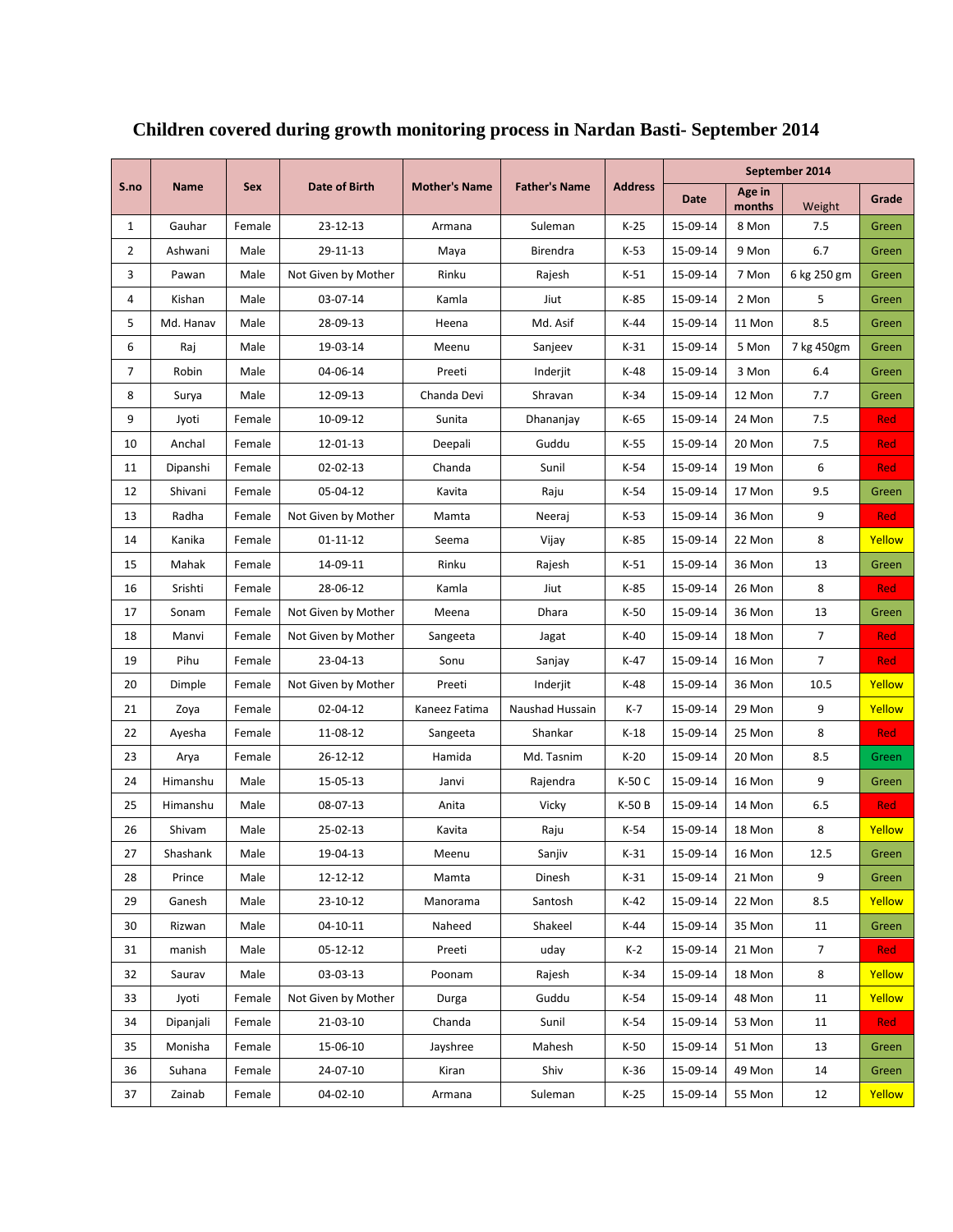| 38 | Aliza      | Female | 02-04-11            | Tasneem       | Zamal       | $K-7$   | 15-09-14 | 41 Mon | 10      | Red        |
|----|------------|--------|---------------------|---------------|-------------|---------|----------|--------|---------|------------|
| 39 | Shivam     | Male   | 22-11-10            | Malti         | Emlesh      | $K-53$  | 15-09-14 | 45 Mon | 12.5    | Green      |
| 40 | Piyush     | Male   | 17-04-10            | Sunita        | Urmani      | K-50 B  | 15-09-14 | 52 Mon | 11.5    | Yellow     |
| 41 | Raj        | Male   | $11 - 11 - 10$      | Maya          | Birendra    | $K-53$  | 15-09-14 | 46 Mon | 10.5    | Red        |
| 42 | Mayank     | Male   | 28-11-09            | Raji          | Pramod      | $K-50$  | 15-09-14 | 57 Mon | 11      | Red        |
| 43 | Akash      | Male   | 30-07-11            | Sheela        | JwalDev     | $K-42$  | 15-09-14 | 37 Mon | 8       | Red        |
| 44 | Sawan      | Male   | 04-08-11            | Poonam        | Rajesh      | $K-34$  | 15-09-14 | 37 Mon | 11      | Yellow     |
| 45 | Kartik     | Male   | $01 - 10 - 10$      | Babita Rani   | Kumarpal    | $K-5$   | 15-09-14 | 47 Mon | 11      | Yellow     |
| 46 | Navish     | Female | 30-12-11            | Reshma        | Rifakat     | K-58    | 17-09-14 | 32 Mon | 11      | Green      |
| 47 | Rohit      | Male   | Not Given by Mother | Rakhi         | Dheeraj     | $K-68$  | 17-09-14 | 48 Mon | 13      | Green      |
| 48 | Anmol      | Male   | 11-05-14            | Lakshmi       | Pappu       | $K-19$  | 17-09-14 | 3 Mon  | 5.6     | Green      |
| 49 | Anamika    | Female | 28-07-12            | Lakshmi       | Pappu       | $K-19$  | 17-09-14 | 25 Mon | 8.5     | Yellow     |
| 50 | Aliba      | Female | 07-09-12            | Shahnaz       | Akeel       | $K-82$  | 17-09-14 | 24 Mon | 11.5    | Green      |
| 51 | ilma       | Female | 05-02-14            | Shahnaz       | Akeel       | $K-82$  | 17-09-14 | 7 Mon  | 6.9     | Green      |
| 52 | Shabnam    | Female | Feb-12              | Aliza         | Veer Mohd.  | K-      | 17-09-14 | 30 Mon | 10      | Yellow     |
| 53 | Aliya      | Female | 31-08-13            | Shakila       | Nusrat Ali  | $K-86$  | 17-09-14 | 13 Mon | 5.65    | Red        |
| 54 | Mohd. Azar | Male   | Nov-11              | Shakila       | Nusrat Ali  | K-86    | 17-09-14 | 33 Mon | 9.5     | Yellow     |
| 55 | Aditya     | Male   | 07-07-11            | Mamta         | Manoj       | $K-45$  | 17-09-14 | 38 Mon | 12      | Green      |
| 56 | Aditya     | Male   | 25-03-14            | Sarita        | Ashok       | $K-160$ | 17-09-14 | 5 Mon  | 5.3     | Green      |
| 57 | Mayank     | Male   | 04-06-14            | Pinki         | Kamal       | K-119   | 17-09-14 | 3 Mon  | 5.8     | Green      |
| 58 | Harshita   | Female | 23-11-13            | Bharti        | Rahul       | K-159   | 17-09-14 | 9 Mon  | 6.3     | Yellow     |
| 59 | Ridhima    | Female | 26-08-13            | Sangeeta      | Raju        | $K-151$ | 17-09-14 | 13 Mon | 5.3     | Red        |
| 60 | Nancy      | Female | 18-08-10            | Taruna        | Mukesh      | K-204   | 17-09-14 | 48 Mon | 12      | Yellow     |
| 61 | Sreeti     | Female | 22-08-10            | Divya         | Anil        | $K-212$ | 17-09-14 | 48 Mon | 9.5     | <b>Red</b> |
| 62 | Abhimanyu  | Male   | 21-09-13            | Divya         | Anil        | $K-212$ | 17-09-14 | 11 Mon | 8.3     | Green      |
| 63 | Rohit      | Male   | 05-02-10            |               | Khazani     | K-222   | 17-09-14 | 55 Mon | 10      | Red        |
| 64 | Sujata     | Female | 04-08-13            | <b>Babita</b> | Suraj Kumar | K-222   | 17-09-14 | 13 Mon | 9       | Green      |
| 65 | Rozi       | Female | 17-08-12            | Rubi          | Mukhtar     | K-144 A | 17-09-14 | 25 Mon | 8       | <b>Red</b> |
| 66 | Sushant    | Male   | 08-07-12            | Rajni         | Jitendra    | $K-118$ | 17-09-14 | 26 Mon | 12      | Green      |
| 67 | Lado       | Female | 19-07-10            | Shweta        | Dhananjay   | K-152   | 17-09-14 | 49 Mon | 14.5    | Green      |
| 68 | Ansh       | Male   | 20-05-13            | Shweta        | Dhananjay   | $K-152$ | 17-09-14 | 15 Mon | 11.5    | Green      |
| 69 | Md. Arbaz  | Male   | 02-03-14            | Kalma         | Fariyad     | K-160   | 17-09-14 | 6 Mon  | 7.50 Gm | Green      |
| 70 | Nihal      | Male   | 25-01-11            | Kalma         | Fariyad     | K-160   | 17-09-14 | 43 Mon | 14      | Green      |
| 71 | Danish     | Male   | 30-11-12            | Kalma         | Fariyad     | $K-160$ | 17-09-14 | 21 Mon | 11.5    | Green      |
| 72 | Arman      | Male   | 21-02-12            | Haseena       | Firoz       | $K-158$ | 17-09-14 | 30 Mon | 8.5     | <b>Red</b> |
| 73 | Ritesh     | Male   | 28-09-11            | Leela         | Sunil       | $K-163$ | 17-09-14 | 35 Mon | 11.5    | Green      |
| 74 | Arsh       | Male   | 03-09-13            | Anjali        | Shailendra  | $K-167$ | 17-09-14 | 12 Mon | 8.5     | Green      |
| 75 | Anuj       | Male   | 12-10-10            | Bindu         | Amitabh     | K-164   | 17-09-14 | 49 Mon | 12.5    | Green      |
| 76 | Akash      | Male   | 21-06-13            | Neelam        | Avdhesh     | K-190   | 17-09-14 | 14 Mon | 9       | Green      |
| 77 | Sanjana    | Female | Not Given by Mother | Neelam        | Avdhesh     | K-190   | 17-09-14 | 36 Mon | 8.5     | <b>Red</b> |
| 78 | Nitin      | Male   | Oct-09              | Neelam        | Avdhesh     | K-190   | 17-09-14 | 58 Mon | 14      | Green      |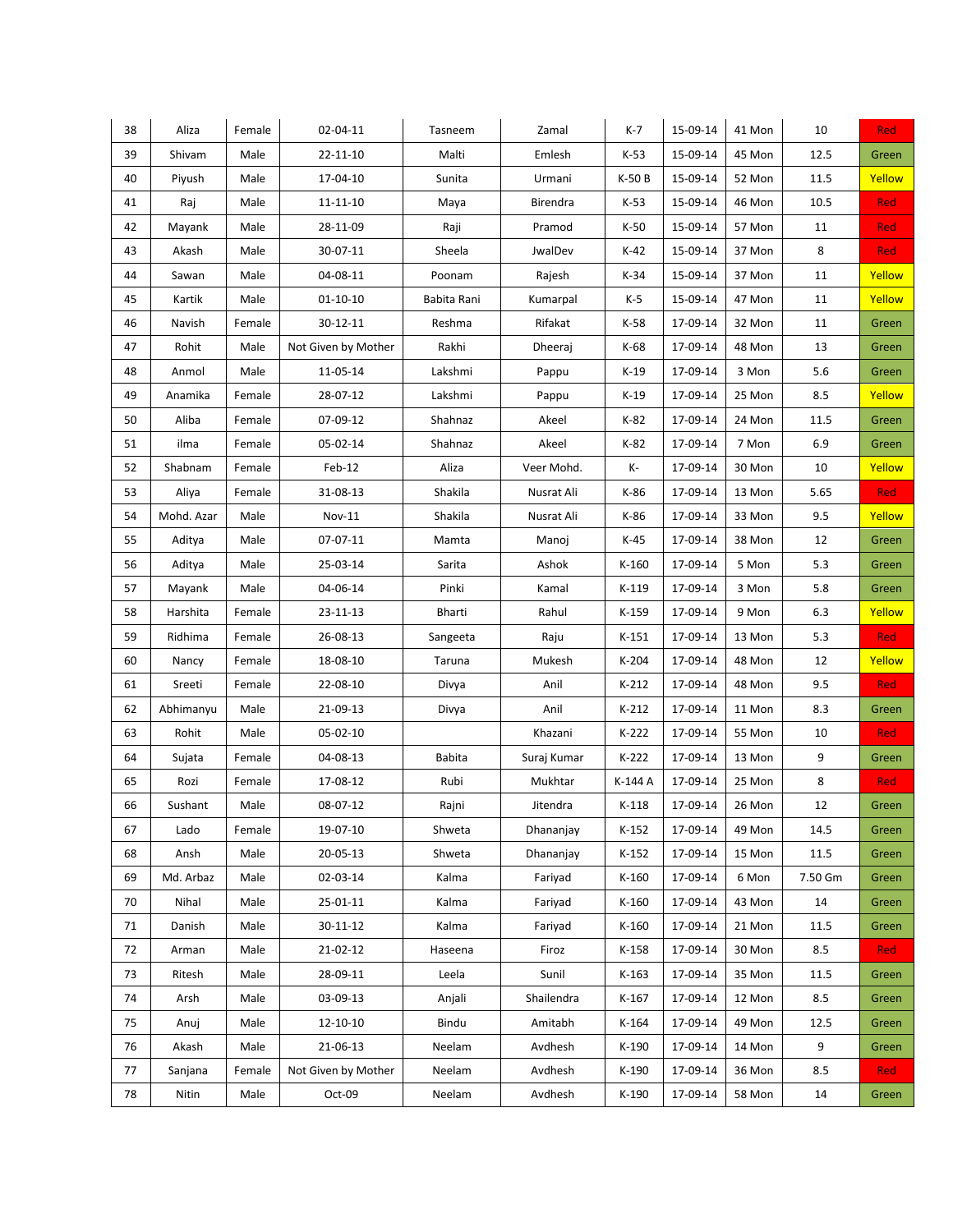| 79  | Anshika    | Female | Aug-12         | Asha      | Sanjay        | K-168   | 17-09-14 | 24 Mon | 9              | Green      |
|-----|------------|--------|----------------|-----------|---------------|---------|----------|--------|----------------|------------|
| 80  | Simran     | Female | 18-02-10       | Asha      | Sanjay        | $K-168$ | 17-09-14 | 54 Mon | 10             | <b>Red</b> |
| 81  | Khushi     | Female | 10-08-14       | Chetna    | Deepak        | K-284   | 17-09-14 | 1 Mon  | 3.55           | Green      |
| 82  | Faizal     | Male   | 06-09-12       | Raveena   | Shahzad       | $K-73$  | 17-09-14 | 24 Mon | 5.5            | Red        |
| 83  | Arsh       | Male   | 04-08-12       | Reshma    | Rifakat       | K-58    | 17-09-14 | 25 Mon | 6              | Red        |
| 84  | Aditya     | Male   | $Oct-12$       | Rakhi     | Late. Dheeraj | K-68    | 17-09-14 | 22 Mon | 8              | Yellow     |
| 85  | Ishan      | Male   | 04-08-10       | Reena     | Gajraj        | $K-85$  | 17-09-14 | 49 Mon | 15             | Green      |
| 86  | Simran     | Female | 18-12-12       | Radha     | Rajveer       | $K-85$  | 17-09-14 | 20 Mon | 9              | Green      |
| 87  | Khushi     | Female | 10-01-12       | Suman     | Sunil         | $K-105$ | 17-09-14 | 32 Mon | 8              | <b>Red</b> |
| 88  | Nazreen    | Female | 06-05-12       | Rahisan   | Zumman        | K-109   | 17-09-14 | 28 Mon | 10             | Green      |
| 89  | Zunaid     | Male   | 10-12-13       | Shabana   | Ramzan        | $K-121$ | 17-09-14 | 9 Mon  | 6.7            | Green      |
| 90  | Ayan       | Male   | 02-06-11       | Shabana   | Ramzan        | $K-121$ | 17-09-14 | 39 Mon | 12             | Green      |
| 91  | Angel      | Female | 20-06-14       | Meenakshi | Ajay kumar    | $K-17$  | 17-09-14 | 2 Mon  | 7.3            | Green      |
| 92  | Yuvraj     | Male   | 13-06-14       | Bimlesh   | Sukhpal       | $K-112$ | 17-09-14 | 3 Mon  | 7.50 gm        | Green      |
| 93  | Vanshika   | Female | 13-08-13       | Sheetal   | Umesh Kumar   | K-115   | 17-09-14 | 13 Mon | 8              | Green      |
| 94  | Lazy       | Female | 05-06-13       | Radhika   | Raju          | $K-101$ | 17-09-14 | 15 Mon | $\overline{7}$ | Yellow     |
| 95  | Jyoti      | Female | $02 - 10 - 11$ | Radhika   | Raju          | $K-101$ | 17-09-14 | 35 Mon | 13.5           | Green      |
| 96  | Pari       | Female | 16-07-12       | Pinki     | Udayveer      | K-173   | 17-09-14 | 26 Mon | 10             | Green      |
| 97  | Anshika    | Female | 11-03-11       | Ganga     | Arun          | $K-175$ | 17-09-14 | 42 Mon | 11             | Yellow     |
| 98  | Chavi      | Female | Jun-12         | Ganga     | Arun          | K-175   | 17-09-14 | 26 Mon | 9              | Yellow     |
| 99  | Aman       | Male   | 25-10-10       | Savitri   | Ashok         | $K-60$  | 17-09-14 | 46 Mon | 11             | Yellow     |
| 100 | Shahin     | Female | $Oct-12$       | Nagina    | Salim         | К       | 17-09-14 | 22 Mon | 10.5           | Green      |
| 101 | Arohi      | Female | 09-06-14       | Sadhna    | Vishal        | $K-213$ | 25-09-14 | 3 Mon  | 4.25           | Yellow     |
| 102 | Radhika    | Female | 10-12-12       | Aarti     | Ranjeet       | K-246   | 25-09-14 | 21 Mon | 6.45           | <b>Red</b> |
| 103 | Anshika    | Female | 11-06-13       | Reeta     | Sanjay singh  | $K-240$ | 25-09-14 | 15 Mon | 10             | Green      |
| 104 | Rajnandani | Female | 30-07-11       | Priyanka  | dayanand      | K-270   | 25-09-14 | 38 Mon | 11.5           | Green      |
| 105 | Nazma      | Female | 24-06-10       | Musala    | Mujjabar      | K-240a  | 25-09-14 | 51 Mon | 11             | <b>Red</b> |
| 106 | Manvi      | Female | 17-03-14       | Anita     | VishwaNath    | K-286   | 25-09-14 | 6 Mon  | 7.2            | Green      |
| 107 | Akansha    | Female | 15-11-11       | Sangeeta  | HiraLal       | K-310   | 25-09-14 | 34 Mon | 9.5            | Yellow     |
| 108 | Simran     | Female | 12-10-09       | Anupam    | sukhveer      | K-238   | 25-09-14 | 59 Mon | 11.5           | <b>Red</b> |
| 109 | Versha     | Female | 09-07-13       | Neelam    | Arvind        | K-512   | 25-09-14 | 14 Mon | $\overline{7}$ | Yellow     |
| 110 | Shivani    | Female | 26-07-11       | Neelam    | Arvind        | K-512   | 25-09-14 | 38 Mon | 11             | Yellow     |
| 111 | Ravinder   | Male   | 03-04-11       | Aarti     | Ranjeet       | K-246   | 25-09-14 | 41 Mon | 10             | <b>Red</b> |
| 112 | Vivek      | Male   | 28-03-12       | Anju      | Mirpal        | K-256   | 25-09-14 | 30 Mon | 11             | Green      |
| 113 | Asif       | Male   | 08-11-09       | Asmeen    | Sahid         | K-275   | 25-09-14 | 58 Mon | 14.5           | Green      |
| 114 | Amit       | Male   | 09-08-010      | Rekha     | AmarBhadur    | K-303   | 25-09-14 | 49 Mon | 14.5           | Green      |
| 115 | Dipit      | Male   | 13-02-010      | Anita     | VishwaNath    | K-286   | 25-09-14 | 55 Mon | 14             | Green      |
| 116 | Atul       | Male   | 27-05-010      | Preeti    | Junal         | K-300   | 25-09-14 | 51 Mon | 11             | <b>Red</b> |
| 117 | Ankeet     | Male   | 28-02-12       | Priyanka  | Ajay Tiwari   | K-306   | 25-09-14 | 28 Mon | 8.5            | Red        |
| 118 | Lucky      | Male   | 17-02-014      | Priyanka  | Ajay Tiwari   | K-306   | 25-09-14 | 7 Mon  | 7.5            | Green      |
| 119 | Sanjna     | Female | 20-9-011       | Tara Devi | Raju          | K-238   | 25-09-14 | 35 Mon | 8              | <b>Red</b> |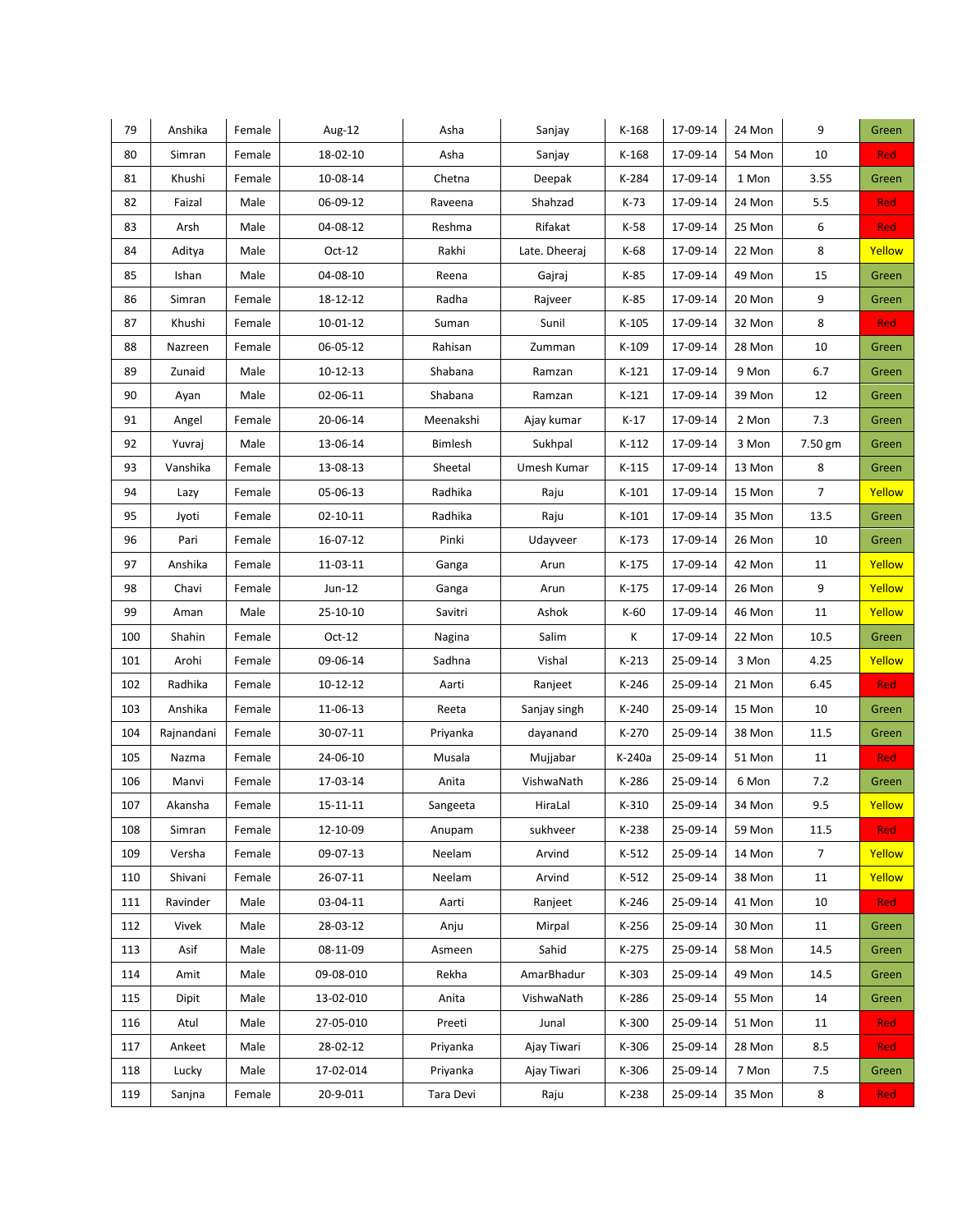| 120 | Vaishnavi  | Female | 14-4-013       | Rekha       | Suresh            | K-236   | 25-09-14 | 17 Mon  | 6.5  | Red    |
|-----|------------|--------|----------------|-------------|-------------------|---------|----------|---------|------|--------|
| 121 | Anmol      | Male   | $16 - 10 - 10$ | Guddi       | Dal Chand         | $K-244$ | 25-09-14 | 47 Mon  | 12   | Yellow |
| 122 | Promod     | Male   | 10-02-011      | Rekha       | Sher Singh        | $K-122$ | 25-09-14 | 44 Mon  | 10   | Red    |
| 123 | Vansh      | Male   | 20-09-011      | Umesh       | Mohan Singh       | $K-244$ | 25-09-14 | 48 mon  | 14   | Green  |
| 124 | Ansh       | Male   | 22-04-013      | Reshma      | Dara              | $K-271$ | 25-09-14 | 17 Mon  | 8    | Yellow |
| 125 | Abhay      | Male   | 05-07-014      | Soni        | Divesh            | K-272   | 25-09-14 | 2 Mon   | 4.75 | Green  |
| 126 | Shivani    | Female | 04-02-013      | Preeti      | Prince            | $K-273$ | 25-09-14 | 17 Mon  | 8.5  | Green  |
| 127 | Aishvarya  | Female | 24-12-012      | Reena       | Anil              | $K-244$ | 25-09-14 | 21 Mon  | 9.5  | Green  |
| 128 | Nitin      | Male   | 25-10-010      | Reena       | Anil              | $K-244$ | 25-09-14 | 59 Mon  | 12   | Yellow |
| 129 | Tarun      | Male   | 09-05-013      | Reena       | Anil              | $K-244$ | 25-09-14 | 16 Mon  | 7.5  | Yellow |
| 130 | Rajansh    | Male   | 09-07-014      | Priyanka    | Dayanand          | $K-277$ | 25-09-14 | 2 Mon   | 4.5  | Green  |
| 131 | Ahat       | Male   | 27-07-013      | Sana        | Navisher          | $K-224$ | 25-09-14 | 13 Mon  | 6.6  | Yellow |
| 132 | Radhika    | Female | 01-09-014      | Renu        | Parveen           | $K-219$ | 25-09-14 | 25 Days | 2.45 | Red    |
| 133 | Mayank Pal | Male   | 06-08-013      | Roli Pal    | Om Naresh         | K-300   | 25-09-14 | 13 Mon  | 9.5  | Green  |
| 134 | Harsh      | Male   | 31-01-012      | Poonam      | Dharam Pal        | $K-300$ | 25-09-14 | 33 Mon  | 9.5  | Yellow |
| 135 | Anand      | Male   | 14-06-013      | Meenu       | Gautam            | K-206   | 25-09-14 | 15 Mon  | 8    | Green  |
| 136 | Sandeep    | Male   | 18-03-010      | Savitri     | Kamal Chand       | K-307   | 25-09-14 | 54 Mon  | 12.5 | Yellow |
| 137 | Ansh       | Male   | 06-05-013      | Sushila     | Babu Ram          | K-304   | 25-09-14 | 14 Mon  | 8    | Green  |
| 138 | sakshi     | Female | 30-01-013      | Rinky       | Pritam            | $K-305$ | 25-09-14 | 20 Mon  | 9.5  | Green  |
| 139 | Bhawna     | Female | 17-03-012      | Rinky       | Pritam            | K-305   | 25-09-14 | 30 Mon  | 12.5 | Green  |
| 140 | Yash       | Male   | 10-10-011      | Updesh      | Vinay             | K-332   | 25-09-14 | 35 Mon  | 10   | Yellow |
| 141 | Raunak     | Male   | 11-02-014      | Chandani    | Raju              | K-277   | 25-09-14 | 8 Mon   | 6    | Yellow |
| 142 | Varsha     | Female | 15-08-013      | Anita       | Ramigbal          | $K-274$ | 25-09-14 | 13 Mon  | 6.25 | Yellow |
| 143 | Lovely     | Female | 05-03-014      | Meena       | Vipin             | $K-274$ | 25-09-14 | 6 mon   | 6.25 | Green  |
| 144 | Soni       | Female | 25-09-012      | Kiran       | <b>Brijesh</b>    | $K-271$ | 25-09-14 | 24 Mon  | 7.5  | Red    |
| 145 | Saloni     | Female | 30-10-011      | Kiran       | <b>Brijesh</b>    | K-274B  | 25-09-14 | 34 Mon  | 11   | Green  |
| 146 | Anuradha   | Female | 12-01-013      | Neetu       | Rajesh            | K-274B  | 25-09-14 | 20 Mon  | 8.5  | Green  |
| 147 | Amriti     | Female | 08-08-012      | Indira Devi | RajKumar          | K-274B  | 25-09-14 | 25 Mon  | 8    | Yellow |
| 148 | Abhiraj    | Male   | 17-08-010      | Neetu       | Rajesh            | K-371   | 25-09-14 | 49 Mon  | 11.5 | Green  |
| 149 | Komal      | Female | 10-11-011      | sushila     | Sukesh            | K-271   | 25-09-14 | 34 Mon  | 12   | Green  |
| 150 | Nikita     | Female | 12-07-014      | Sunita      | Gopal             | K-324   | 25-09-14 | 3 Mon   | 4.9  | Green  |
| 151 | Arjun      | Male   | 25-08-010      | Sunita      | Gopal             | $K-324$ | 25-09-14 | 49 Mon  | 13.5 | Green  |
| 152 | Ankeet     | Male   | 15-09-010      | Chanda      | Lt. Ranveer Singh | K-227   | 25-09-14 | 53 Mon  | 12.5 | Yellow |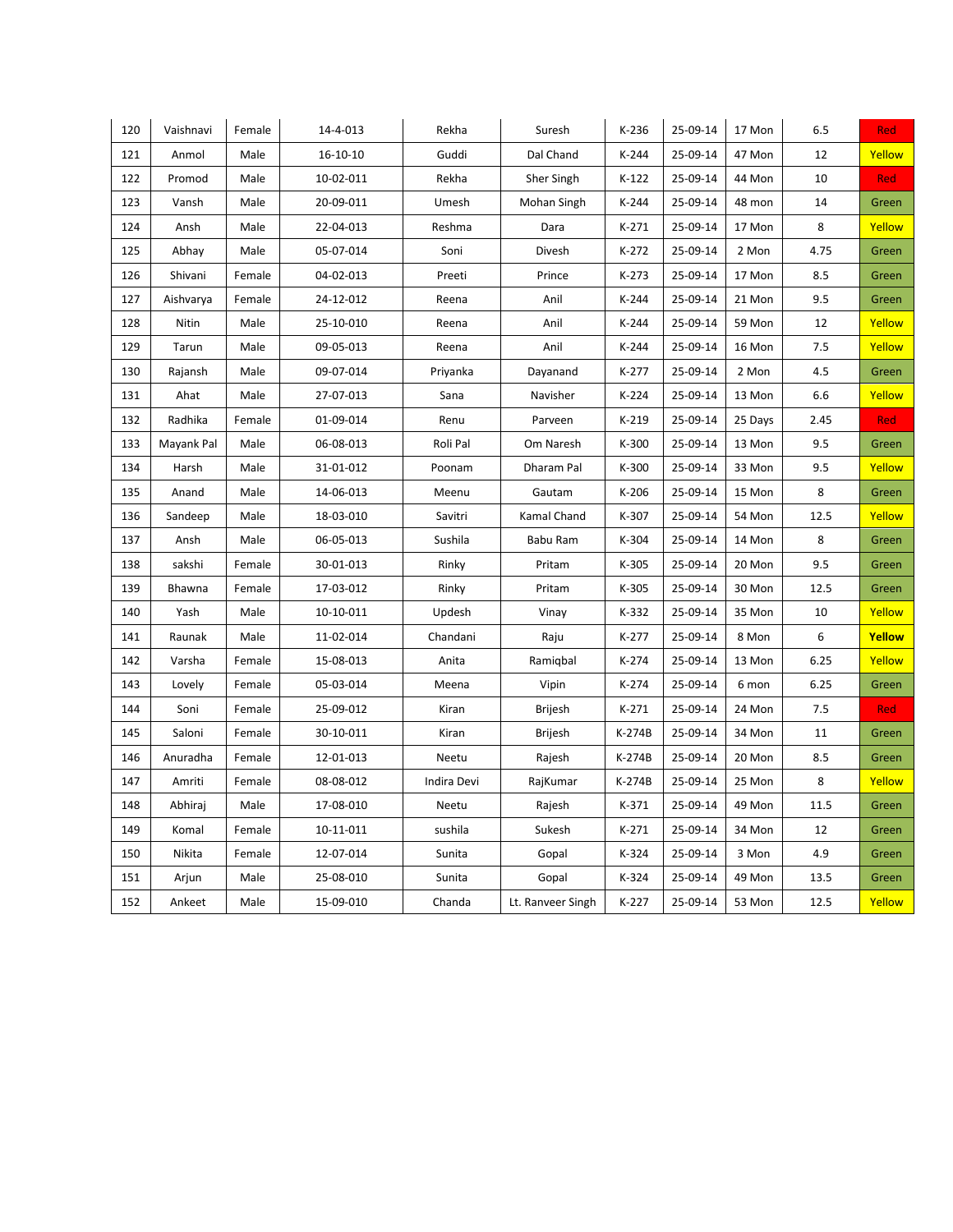| S. No          | <b>Name</b>    | Sex    | Date of Birth  | Mother's<br>name | Father's name | <b>Addres</b> | <b>Date</b> | Age              | Weight<br>(Kg) | Grade  |
|----------------|----------------|--------|----------------|------------------|---------------|---------------|-------------|------------------|----------------|--------|
| $\mathbf{1}$   | Angel          | Female | 30.1.12        | Rekha            | Sandeep       | $J-212$       | 26-09-14    | 32 Mon           | 9              | Green  |
| $\overline{2}$ | Kashish        | Female | 31.07.2014     | Laxmi            | Dhirendra     | $J-217$       | 26-09-14    | 1 Mon 26<br>Days | 3.8            | Green  |
| 3              | Muskan         | Female | 5.09.2012      | Laxmi            | Dhirendra     | $J-217$       | 26-09-14    | 24 Mon           | 7.5            | Red    |
| 4              | Sadhna         | Female | 14.12.2012     | Seema Devi       | Rajkumar      | $J-195$       | 26-09-14    | 21 Mon           | 8              | Yellow |
| 5              | Mayank         | Male   | 23.11.2013     | Shakuntla        | Gaurav        | $J-200$       | 26-09-14    | 10 Mon           | 9              | Green  |
| 6              | Nisha          | Female | 19.09.2013     | Seema            | Durgesh       | $J-199$       | 26-09-14    | 12 Mon           | 7.25           | Green  |
| $\overline{7}$ | Vanshika       | Female | 19.06.2012     | Seema            | Durgesh       | $J-199$       | 26-09-14    | 27 Mon           | 7.5            | Red    |
| 8              | Arpita         | Female | 09.07.2011     | Anita            | Ramkishan     | $J-215$       | 26-09-14    | 38 Mon           | 10.5           | Yellow |
| 9              | Ajay           | Male   | 18.09.2013     | Bharti           | Jitendra      | $J-202$       | 26-09-14    | 12 Mon           | 5.9            | Red    |
| 10             | Vansh          | Male   | 14.05.2013     | Savita           | Pankaj        | $J-202$       | 26-09-14    | 16 Mon           | 8              | Green  |
| 11             | Navya          | Female | 15 chet 2012   | Bharti           | Jitendra      | $J-202$       | 26-09-14    | 28 Mon           | 10             | Green  |
| 12             | Himani         | Female | 12.02.2011     | Reena            | Satish        | $J-297$       | 26-09-14    | 43 Mon           | 10             | Red    |
| 13             | Ansh           | Male   | 19-09-12       | Chhaya           | Arvind        | $J-177$       | 26-09-14    | 24 Mon           | 9.5            | Green  |
| 14             | Nikunj         | Female | 28-01-11       | Chhaya           | Arvind        | $J-177$       | 26-09-14    | 44 Mon           | 12.5           | Green  |
| 15             | Pari           | Female | 31.12.2013     | Deepika          | Pushpendra    | $J-177$       | 26-09-14    | 8 Mon            | 7.5            | Green  |
| 16             | Ankit          | Male   | 23.07.2012     | Khushboo         | Pradeep       | $J-193$       | 26-09-14    | 26 Mon           | 10             | Green  |
| 17             | Himanshu       | Male   | 09.02.2012     | Khushboo         | Sushil        | $J-193$       | 26-09-14    | 31 Mon           | 10             | Yellow |
| 18             | Hetal          | Male   | $10 - 03 - 13$ | Khushboo         | Sushil        | $J-193$       | 26-09-14    | 18 Mon           | $\overline{7}$ | Red    |
| 19             | Aradhaya       | Female | 27.11.2012     | Renu             | Sawan         | $J-193$       | 26-09-14    | 22 Mon           | 8              | Yellow |
| 20             | Ambika         | Female | 22.09.2013     | chandrakala      | Sanjay        | $J-183$       | 26-09-14    | 12 Mon           | 5.6            | Red    |
| 21             | Salma          | Female | 08.09.2013     | Juhi             | Shiraj        | $J-191$       | 26-09-14    | 12 Mon           | 7.85           | Green  |
| 22             | Shivam         | Male   | 21.01.2013     | Shivangi         | Kishan        | $J-191$       | 26-09-14    | 20 Mon           | 8.5            | Yellow |
| 23             | Akash          | Male   | 25.04.2013     | Priyanka         | Ashish        | $J-235$       | 26-09-14    | 17 Mon           | 10             | Green  |
| 24             | Supriya        | Female | 03.08.2011     | Sunena           | Dinesh        | $J - 214$     | 26-09-14    | 37 Mon           | 10.5           | Yellow |
| 25             | Dhruv<br>Kumar | Male   | 14.07.2011     | Neetu            | Mukesh        | $J-186$       | 26-09-14    | 38 Mon           | 14             | Green  |
| 26             | Deepa          | Female | 06.09.2012     | Seema            | Vinod         | $J-37$        | 26-09-14    | 24 Mon           | 9.5            | Green  |
| 27             | Lucky          | Female | 02.08.2012     | Barkha           | Pinto         | $J-191$       | 26-09-14    | 25 Mon           | $11\,$         | Green  |
| 28             | Tanisha        | Female | 06.01.2010     | Barkha           | Pinto         | $J-191$       | 26-09-14    | 56 Mon           | 11             | Red    |
| 29             | Ayush          | Male   | 16.04.2013     | Barkha           | Pinto         | $J-191$       | 26-09-14    | 17 Mon           | 5.65           | Red    |
| 30             | Divya          | Female | 10.06.2011     | seema            | Vinod         | $J-37$        | 26-09-14    | 39 Mon           | 11             | Yellow |
| 31             | Soham          | Male   | 9.08.2011      | Anjali           | Deshraj       | $J-233$       | 26-09-14    | 37 Mon           | 13             | Green  |
| 32             | Komal          | Female | 04.01.2013     | Lucky            |               | $J-277$       | 26-09-14    | 20 Mon           | 6.5            | Red    |
| 33             | Aravali        | Female | 31.12.2009     | Rajkishori       | Manoj         | $J-220$       | 26-09-14    | 57 Mon           | 12             | Yellow |
| 34             | Rishabh        | Male   | 11.11.2009     |                  |               | $J-204$       | 26-09-14    | 58 Mon           | 13             | Yellow |
| 35             | Kritika        | Female | 14.12.2010     | Sunena           | Dinesh        | $J-214$       | 26-09-14    | 45 Mon           | 14             | Green  |
| 36             | Nicky          | Female | 30.07.2012     | Aradhna          | Jitendra      | $J-140$       | 26-09-14    | 25 Mon           | 9.5            | Green  |
| 37             | Ket            | Male   | 13.09.2011     | Nahid            | Chhote        | $J-226$       | 26-09-14    | 36 Mon           | 13             | Green  |
| 38             | Vikas          | Male   | 25.01.2010     | Radhika          | Heeran Das    | $J-212$       | 26-09-14    | 56 Mon           | 12.5           | Yellow |

**Children covered during growth monitoring process in Prem Nagar - September 2014**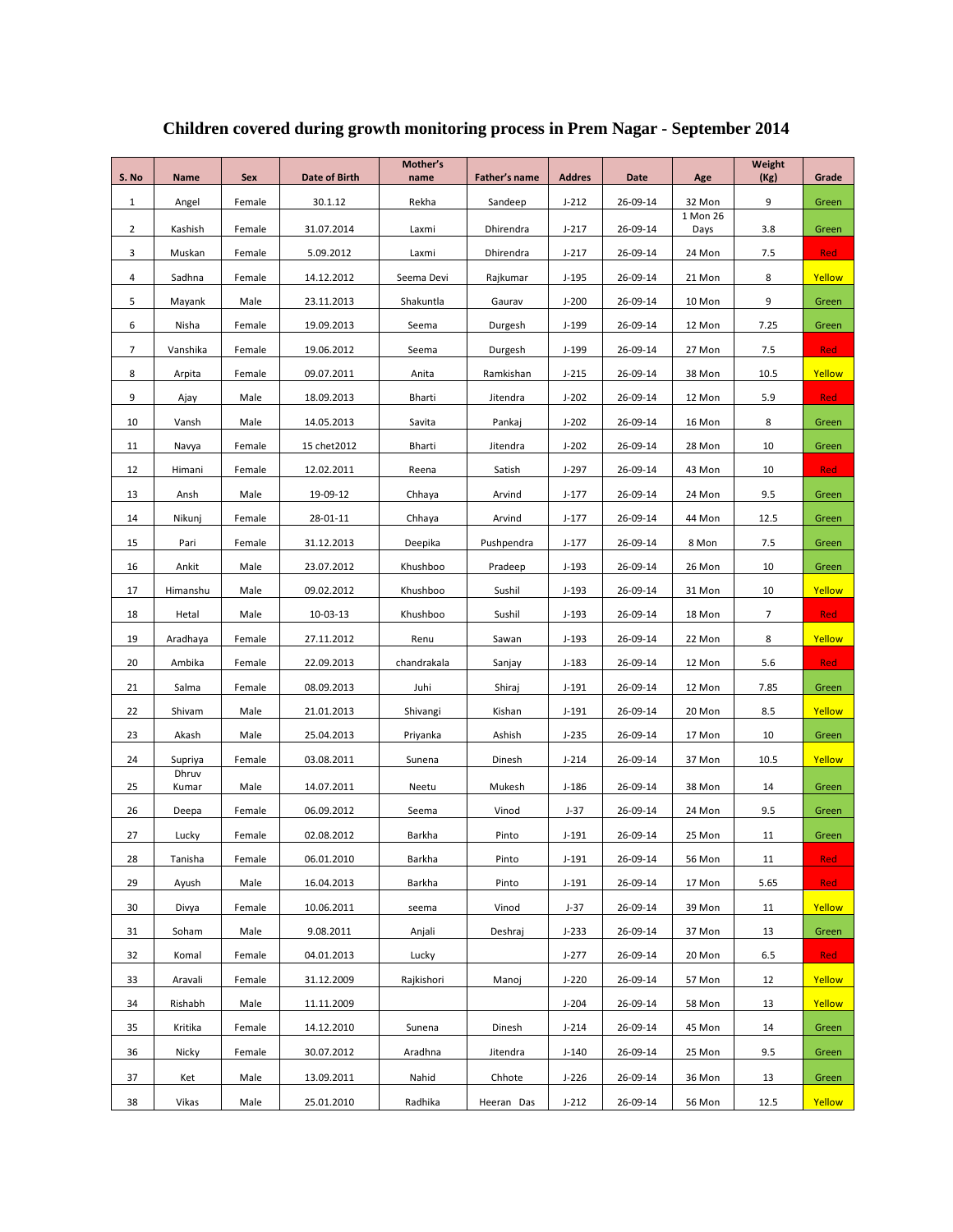| 39 | Alisha           | Female | 26.11.2011     | Rukhsana      | Javed            | $J-213$   | 26-09-14       | 34 Mon  | 11     | Green      |
|----|------------------|--------|----------------|---------------|------------------|-----------|----------------|---------|--------|------------|
| 40 | Afiya            | Female | 31.12.2013     | Rukhsana      | Javed            | $J-213$   | 26-09-14       | 8 Mon   | 9.25   | Green      |
| 41 | Khushi           | female | 30-06-10       | Pushpa        | Dayaram          | $J-142$   | 26-09-14       | 50 Mon  | 12     | Yellow     |
| 42 | Palak            | Female | 30-11-10       | <b>Babita</b> | Pramod           | $J-136$   | 26-09-14       | 45 Mon  | 12.1   | Green      |
| 43 | Ayushi           | Female | 15-01-12       | Rekha         | Mahendra         | $J-148$   | 26-09-14       | 32 Mon  | 11.5   | Green      |
| 44 | Aryan            | Male   | 08-09-14       | Sanju         | Jitendra         | $J-139$   | 26-09-14       | 19 Days | 3.75   | Green      |
| 45 | Manish           | Male   | 18-02-11       | Moni          | Yogesh           | $J-134$   | 26-09-14       | 43 Mon  | 12.5   | Green      |
| 46 | Disha            | Female | 20-08-12       | Mohini        | Joginder         | $J-134$   | 26-09-14       | 25 Mon  | 10     | Green      |
| 47 | Aryan            | Male   | 17-07-12       | Maya          | Paramhans        | $J-134$   | 26-09-14       | 26 Mon  | 9.7    | Green      |
| 48 | Anshita          | Female | 23-05-11       | <b>Bittan</b> | K.P. Singh       | $J-134$   | 26-09-14       | 40 Mon  | 12     | Green      |
| 49 | Rishabh          | Male   | 02-02-13       | Bittan        | K.P. Singh       | $J-134$   | 26-09-14       | 19 Mon  | 10     | Green      |
| 50 | Yogesh           | Male   | 03-09-13       | Neeru         | Rajesh           | $J-135$   | 26-09-14       | 12 Mon  | 7.5    | Green      |
| 51 | Divyansh         | Male   | 15-01-14       | Kanchan       | Ramesh           | $J-188$   | 08-10-14       | 8 Mon   | 7.3    | Green      |
| 52 | Krish            | Male   | 29-04-13       | Rani          | Mukesh           | $J-188$   | 08-10-14       | 17 Mon  | 8.5    | Green      |
| 53 | Abhay            | Male   | 31-01-11       | Sunita        | Sarvesh<br>Kumar | $J-156$   | 08-10-14       | 44 Mon  | 9.5    | <b>Red</b> |
| 54 | Nikita           | Female | 04-08-12       | Bindu         | Harinder         | $J-271$   | 08-10-14       | 26 Mon  | 8      | <b>Red</b> |
| 55 | Manorama         | Female | 04-12-10       | Ragini        | Gautam           | $J-265$   | 08-10-14       | 46 Mon  | 13     | Green      |
| 56 | Lovkush          | Male   | 07-12-12       | Ragini        | Gautam           | $J - 265$ | 08-10-14       | 22 Mon  | 9      | Green      |
| 57 | Naitik           | Male   | 30-08-11       | Anu           | Santosh          | $J-176$   | 08-10-14       | 37 Mon  | 11.5   | Green      |
| 58 | Ankshika         | Female | 15-08-13       | Priti         | Manoj            | $J-177$   | 08-10-14       | 13 Mon  | 9      | Green      |
| 59 | Vansh            | Male   | 30-03-13       | varsha        | Ashok            | $J-176$   | 08-10-14       | 18 Mon  | 9      | Green      |
| 60 | Sahil            | Male   | 05-08-12       | Meena         | Dhirendra        | $J-183$   | 08-10-14       | 26 Mon  | 12     | Green      |
| 61 | Golu             | Male   | 21-08-11       | Julie         | Sudhir           | $J - 174$ | 08-10-14       | 37 Mon  | 13.5   | Green      |
| 62 | Astha            | Female | 18-10-13       | Baby          | Santosh          | $J-183$   | 08-10-14       | 11 Mon  | 8      | Green      |
| 63 | Shweta           | Female | $01 - 01 - 11$ | Suman         | AShok            | $J-270$   | 08-10-14       | 45 Mon  | 14     | Green      |
| 64 | Prachi           | Female | $10 - 12 - 12$ | Priti         | Manoj            | $J-177$   | 08-10-14       | 21 Mon  | 11     | Green      |
| 65 | Dipanshu         | Male   | 26-09-14       | Ranjna        | Deepak           | $J-267$   | 08-10-14       | 13 Days | 2.95   | Green      |
| 66 | Pragya           | Female | 21-11-12       | Promila       | Sunny            | $J-281$   | 08-10-14       | 22 Mon  | 9      | Green      |
| 67 | Rajratande<br>ep | Male   | $27 - 11 - 11$ | Promila       | Sunny            | $J-281$   | $08 - 10 - 14$ | 34 Mon  | $10\,$ | Yellow     |
| 68 | Chitresh         | Male   | 05-08-11       | chanda        | Nandan           | $J-281$   | 08-10-14       | 38 Mon  | 11.5   | Green      |
| 69 | Vaishnavi        | Female | 17-10-12       | Priya         | Ashish           | $J-245$   | $08 - 10 - 14$ | 23 Mon  | 9      | Green      |
| 70 | Nikhil           | Male   | 04-05-10       | Bindu         | Harinder         | $J - 274$ | 08-10-14       | 53 Mon  | 16.5   | Green      |
| 71 | Nishant          | Male   | 30-12-13       | Deepika       | Ashok            | $J - 263$ | 08-10-14       | 9 Mon   | 8.1    | Green      |
| 72 | Angela           | Female | 03-08-14       | <b>Babita</b> | Ritesh           | $J-140$   | 08-10-14       | 2 Mon   | 4      | Green      |
| 73 | Anamika          | Female | 14-09-11       | Lalmuniya     | Shree Ram        | J-147     | 08-10-14       | 36 Mon  | 11     | Green      |
| 74 | Ayush            | Male   | 22-10-13       | Lalmuniya     | Shree Ram        | $J-147$   | 08-10-14       | 11 Mon  | 7.7    | Green      |
| 75 | Aditya           | Male   | 09-12-12       | Urmila        | Raju Ram         | $J-147$   | 08-10-14       | 34 Mon  | 10     | Yellow     |
| 76 | Kirti            | Female | 15-01-11       | Rekha         | Naresh           | $J-158$   | 08-10-14       | 44 Mon  | 11     | Yellow     |
| 77 | Prince           | Male   | 22-04-13       | Rekha         | Naresh           | $J-158$   | 08-10-14       | 17 Mon  | 9      | Green      |
| 78 | Chitra           | Female | 23-12-12       | Mannu         | Rishipal         | $J-159$   | 08-10-14       | 21 Mon  | 7.5    | <b>Red</b> |
| 79 | Vansh            | Male   | 26-07-11       | Mannu         | Rishipal         | J-159     | 08-10-14       | 38 Mon  | 14     | Green      |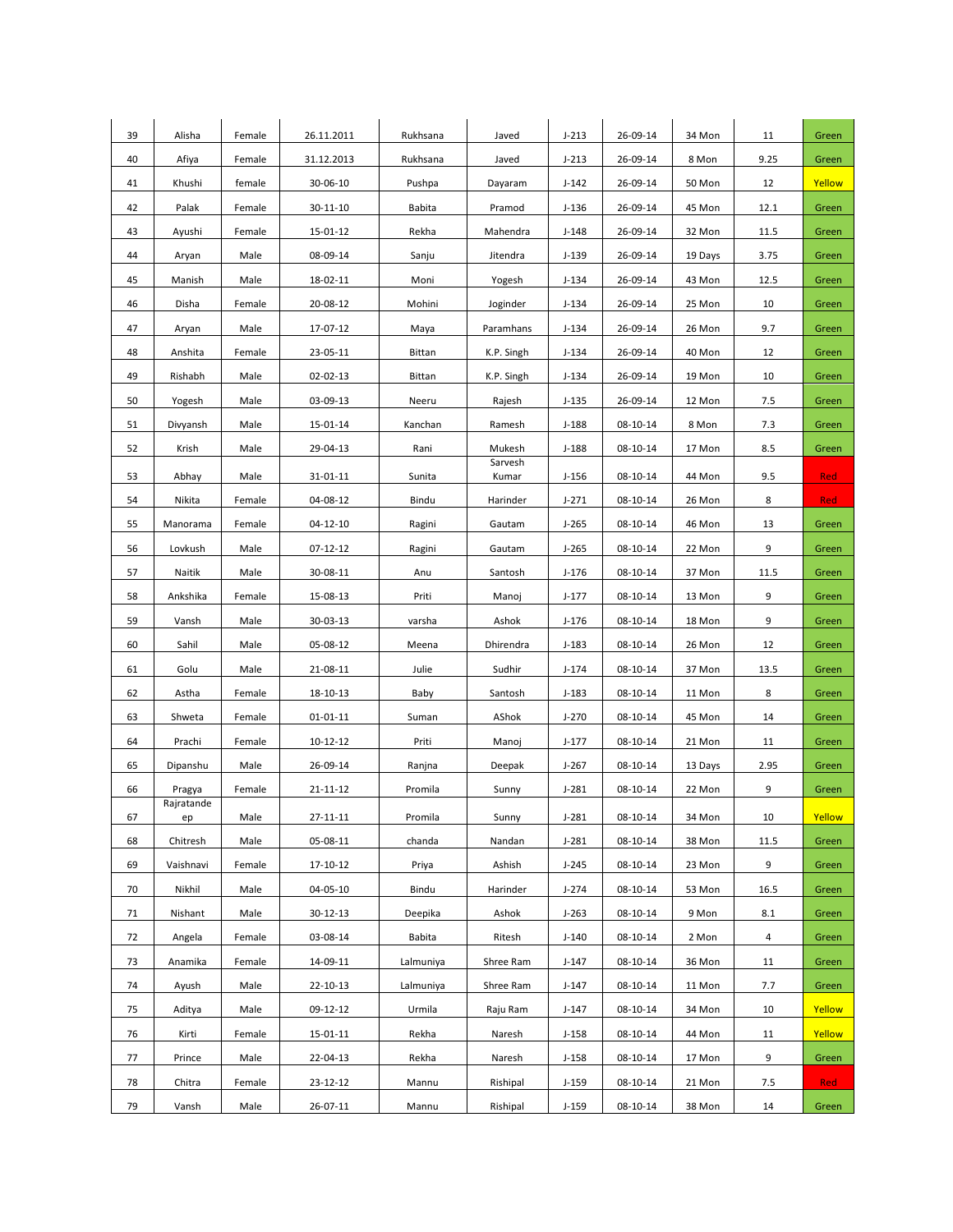| 80  | Yashwant       | Male   | 30-10-11                 | Kalpana       | Rakesh     | $J-150$  | 08-10-14       | 35 Mon  | 11.5           | Green      |
|-----|----------------|--------|--------------------------|---------------|------------|----------|----------------|---------|----------------|------------|
| 81  | Laxmi          | Female | 08-06-14                 | Jyoti         | Sanjay     | $J-137$  | $08 - 10 - 14$ | 4 Mon   | 7.9            | Green      |
| 82  | Deepak         | Male   | 31-10-09                 | Jyoti         | Sanjay     | $J-137$  | 08-10-14       | 59 Mon  | 12.5           | Yellow     |
| 83  | New Born       | Female | 06-10-14                 | Anita         | Rajendra   | $J-155$  | 08-10-14       | 2 Days  | 3.5            | Green      |
| 84  | Janvi          | Female | 31-11-11                 | Sapna         | Bhure      | $J-120$  | 09-10-14       | 34 Mon  | 8.5            | Red        |
| 85  | Priyansh       | Male   | 31-10-11                 | Munesh Devi   | Kishan     | $J-102$  | 09-10-14       | 35 Mon  | 14.5           | Green      |
| 86  | Dhruv          | Male   | $17 - 11 - 12$           | Munesh Devi   | Kishan     | $J-102$  | 09-10-14       | 22 Mon  | 12             | Green      |
| 87  | Shanu          | Male   | Not Given By<br>Mother   | Sangeeta      | Dinesh     | J-       | 09-10-14       | 36 Mon  | 12             | Green      |
| 88  | Nazil          | Female | 24-08-10                 | Samina        | Rashid     | $J-127$  | 09-10-14       | 49 Mon  | 11             | Yellow     |
| 89  | Poonam         | Female | 15-07-14                 | Anita         | Gambhir    | $J-125B$ | 09-10-14       | 2 Mon   | 4.7            | Green      |
| 90  | Ansh           | Male   | 17-09-14                 | Leela         | Fauzdar    | $J-125B$ | 09-10-14       | 22 Days | 3.1            | Green      |
| 91  | Neha           | Female | 28-03-13                 | Leela         | Fauzdar    | $J-125B$ | 09-10-14       | 18 Mon  | 7.25           | Red        |
| 92  | Irfaan         | Male   | 09-09-12                 | Shabana       | Lal Mohd.  | $J-35$   | 09-10-14       | 25 Mon  | 14             | Green      |
| 93  | Alisha         | Female | 06-11-09                 | Lali          | Kalua      | $J-35$   | 09-10-14       | 59 Mon  | 13             | Yellow     |
| 94  | Khushi         | Female | 09-07-12                 | Neetu         | Ashok      | $J-31$   | 09-10-14       | 27 Mon  | 11             | Green      |
| 95  | Areef          | Male   | 23-12-09                 | SabrunNisha   | Ansar Ali  | $J-30$   | 09-10-14       | 57 Mon  | 10.5           | Red        |
| 96  | Diksha         | Female | 09-11-12                 | Monika        | Bunty      | $J-31$   | 09-10-14       | 23 Mon  | 8              | Yellow     |
| 97  | Lalit          | Male   | 09-02-11                 | Monika        | Bunty      | $J-31$   | 09-10-14       | 44 Mon  | 11             | Yellow     |
| 98  | Dipanshi       | Female | 17-04-12                 | <b>Babita</b> | Sundar     | $J-17$   | 09-10-14       | 29 Mon  | 11.5           | Green      |
| 99  | Anjum          | Female | 21-05-10                 | Huran         | Ibrahim    | $J-19$   | 09-10-14       | 52 Mon  | 12             | Yellow     |
| 100 | Riya           | Female | 08-12-10                 | Nazma         | Abid       | $J-12$   | 09-10-14       | 46 Mon  | 12.5           | Green      |
| 101 | Lahiti         | Female | Not Given By<br>Mother   | Seeta         | Malik      | $J-8$    | 09-10-14       | 18 Mon  | $\overline{7}$ | Red        |
| 102 | Mehrun         | Female | Not Given By<br>Mother   | Farzana       | Sabbir     | $J-10$   | 09-10-14       | 48 Mon  | 13             | Green      |
| 103 | Tarana         | Female | Not Given By<br>Mother   | Noori         | Naushad    | J-       | 09-10-14       | 42 Mon  | 15.5           | Green      |
|     |                |        |                          |               |            |          |                |         |                |            |
| 104 | Tahir<br>Mohd. | Male   | 25-11-12                 | Akila         | Abrar      | $J-23$   | 09-10-14       | 22 Mon  | 12.5           | Green      |
| 105 | Nasim'         | Male   | 31-12-12                 | Tabassum      | Imtiyaz    | $J-22$   | 09-10-14       | 21 Mon  | 10             | Green      |
| 106 | Mohahid        | Male   | 16-12-10                 | Tabassum      | Imtiyaz    | $J-22$   | 09-10-14       | 45 Mon  | 12.5           | Green      |
| 107 | Varsha         | Female | 31-07-13                 | Manju         | Yadram     | $J-131$  | 09-10-14       | 14 Mon  | 7.75           | Green      |
| 108 |                |        |                          |               |            |          |                |         |                |            |
| 109 | Jyoti          | Female | 08-11-13                 | Poonam        | Ashok      | $J-107$  | 09-10-14       | 11 Mon  | $\overline{7}$ | Green      |
|     | Niskarsh       | Male   | $01 - 10 - 12$           | Rajni         | Lalit      | $J-107$  | 09-10-14       | 24 Mon  | 12             | Green      |
| 110 | Prince         | Male   | 31-08-11                 | Poonam        | Ashok      | $J-107$  | 09-10-14       | 37 Mon  | 11.6           | Green      |
| 111 | Sanskar        | Male   | 21-08-13                 | Rajni         | Lalit      | $J-107$  | 09-10-14       | 13 Mon  | 7.5            | Green      |
| 112 | Neha           | Female | 22-12-12                 | Saraswati     | Shiv Kumar | $J-107$  | 09-10-14       | 21 Mon  | 9.5            | Green      |
| 113 | Rupali         | Female | 21-02-12                 | Priyanka      | Pawan      | $J-120$  | 09-10-14       | 31 Mon  | 10.5           | Green      |
| 114 | Kartik         | Male   | 26-01-14                 | Priyanka      | Pawan      | $J-120$  | 09-10-14       | 8 Mon   | 7.25           | Green      |
| 115 | Kiran          | Female | 05-02-10                 | Radha         | Vinit      | $J-120$  | 09-10-14       | 56 Mon  | 13.5           | Green      |
| 116 | Avek           | Male   | 25-08-13                 | Radha         | Vinit      | $J-120$  | 09-10-14       | 13 Mon  | 6.95           | Yellow     |
| 117 | Vivek          | Male   | 28-05-12                 | Radha         | Vinit      | $J-120$  | 09-10-14       | 28 Mon  | 7.5            | <b>Red</b> |
| 118 | Nitesh         | Male   | 13-08-12<br>Not Given By | Sunita        | Parvat     | $J-123$  | 09-10-14       | 25 Mon  | 13             | Green      |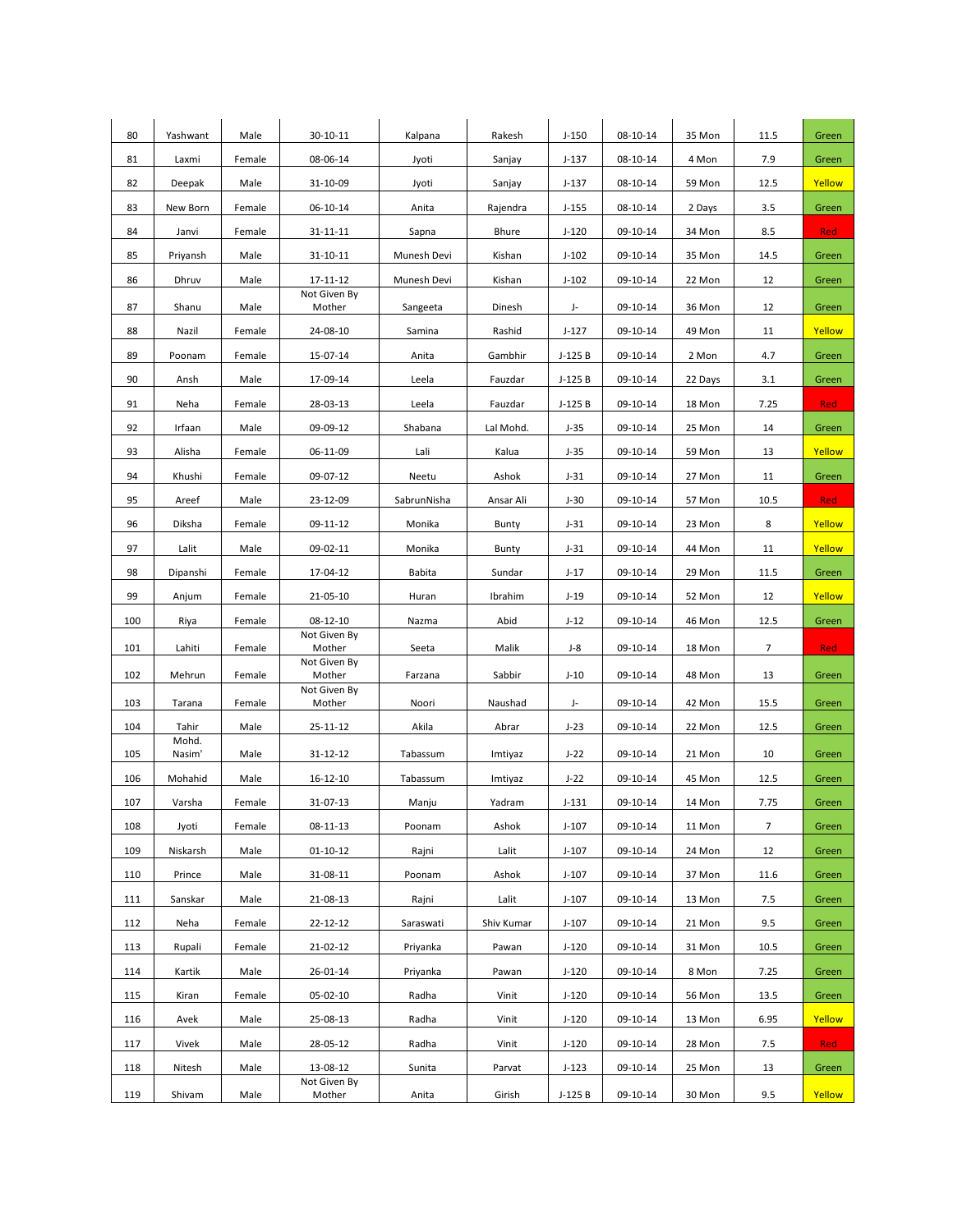| 120 | Aman     | Male   | $21 - 10 - 13$         | Sapna    | Girdhar     | $J-125$   | 09-10-14   | 11 Mon | 7.5  | Green  |
|-----|----------|--------|------------------------|----------|-------------|-----------|------------|--------|------|--------|
| 121 | Prachi   | Female | 24-10-11               | Babita   | Yogesh      | $J - 170$ | 09-10-14   | 35 Mon | 10   | Yellow |
| 122 | AMan     | Male   | Not Given By<br>Mother | Rukhsana | AkhtarSaidi | $J-9$     | 09-10-14   | 36 Mon | 12   | Green  |
| 123 | Rohan    | Male   | $26 - 01 - 14$         | Rohini   | Manoi       | $J-25$    | 09-10-14   | 8 Mon  | 7.15 | Green  |
| 124 | Pratibha | Female | 30-08-11               | Rohini   | Manoi       | $J-25$    | 09-10-14   | 37 Mon | 13.5 | Green  |
| 125 | Garvit   | Male   | $05-07-12$             | Pinky    | Manoi       | $J - 156$ | $08-10-14$ | 27 Mon | 10   | Green  |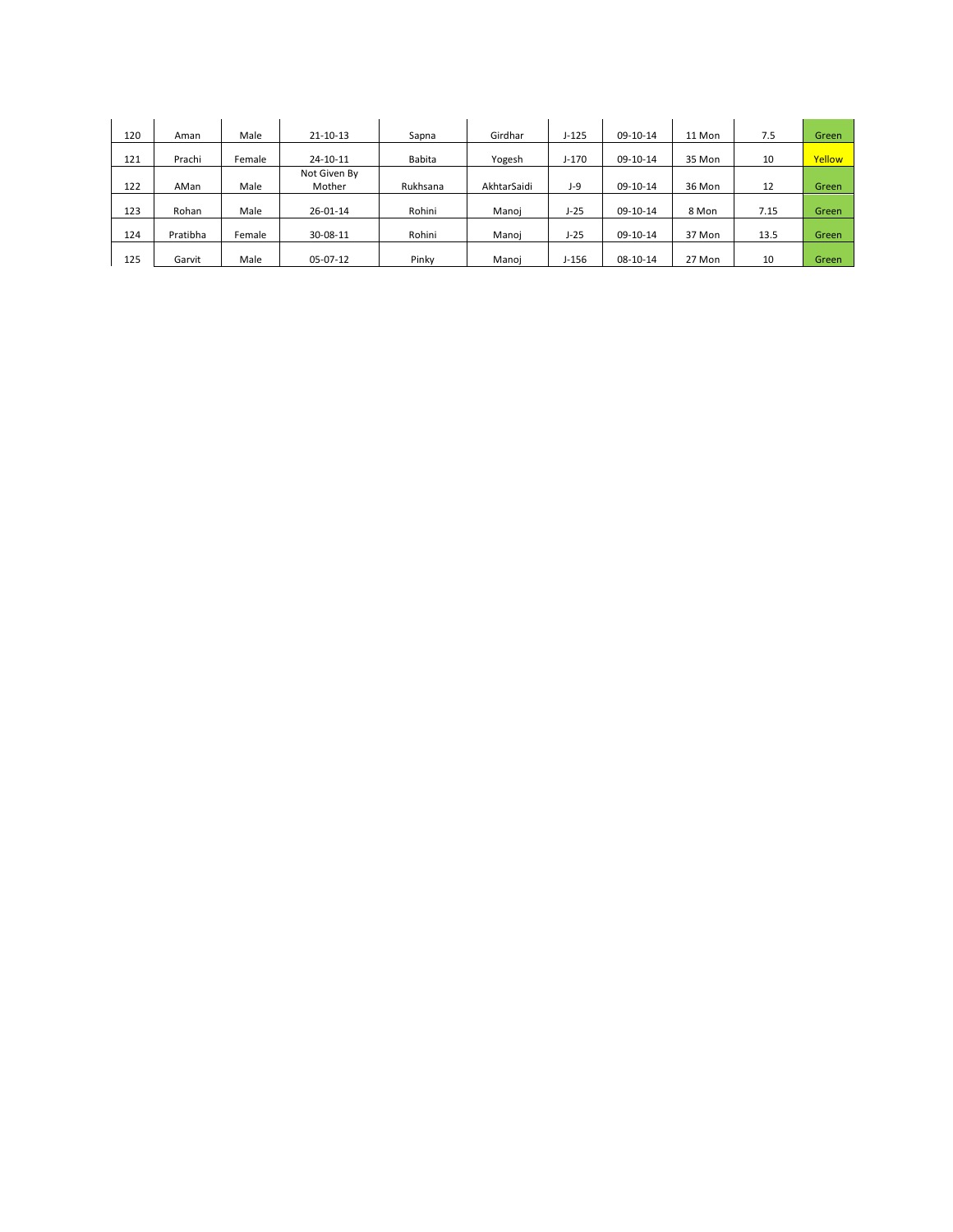| S.no           | Name     | Age     | <b>Sex</b> | Date of Birth              | <b>Mother's Name</b> | <b>Father's Name</b> | <b>Address</b> | September   |         |            |
|----------------|----------|---------|------------|----------------------------|----------------------|----------------------|----------------|-------------|---------|------------|
|                |          |         |            |                            |                      |                      |                | <b>Date</b> | Weight  | Grade      |
| $\mathbf{1}$   | Tara     | 6 mon   | Female     | 16.2.2014                  | Haseena              | Naushad              | NT/DNT         | 9.9.2014    | 4.8 Kg  | <b>Red</b> |
| $\overline{2}$ | Aarti    | 3 Mon   | Female     | 11.5.2014                  | Laxmi                | Prakash              | NT/DNT         | 9.9.2014    | 5.55 Kg | Green      |
| 3              | Aashi    | 2 mon   | Female     | 30.6.2014                  | Sarika               | Sunil                | NT/DNT         | 9.9.2014    | 5.5 Kg  | Green      |
| 5              | Tarannum | 11 days | Female     | 30.8.2014                  | Haseena              | Taslim               | NT/DNT         | 9.9.2014    | 2.5 Kg  | Green      |
| 6              | Mantra   | 1 mon   | Female     | 13.7.2014                  | Kiran                | Mangal               | NT/DNT         | 9.9.2014    | 3.9 Kg  | Green      |
| 7              | Ragini   | 8 mon   | Female     | 4.1.2014                   | Sita                 | Satish               | NT/DNT         | 9.9.2014    | 6.7 K g | Green      |
| 8              | Kajal    | 7 mon   | Female     | 3.2.2014                   | Geeta                | Sunil                | NT/DNT         | 9.9.2014    | 6.6 Kg  | Green      |
| 9              | Rajji    | 10 mon  | Female     | Date of birth not provided | Radha                | Kanhiya              | NT/DNT         | 9.9.2014    | 6.5 Kg  | Yellow     |
| 10             | Sonia    | 10 mon  | Female     | Date of birth not provided | Narshima             | Imra                 | NT/DNT         | 9.9.2014    | 6.65 Kg | Yellow     |
| 11             | Amoli    | 5 Mon   | Female     | 18.3.2014                  | Satwari              | Ravi                 | NT/DNT         | 9.9.2014    | 5.2 Kg  | Yellow     |
| 12             | Ayan     | 7 Mon   | Male       | 15.1.2014                  | Krishna              | Veer                 | NT/DNT         | 9.9.2014    | 6.5 Kg  | Green      |
| 13             | Dev      | 1 Mon   | Male       | Date of birth not provided | Chandani             | Ravi                 | NT/DNT         | 9.9.2014    | 4.5 Kg  | Green      |
| 14             | Kishan   | 12 Mon  | Male       | Date of birth not provided | Laxmi                | Hariprasad           | NT/DNT         | 9.9.2014    | 6.5 Kg  | Yellow     |
| 15             | Ashiq    | 15 days | Male       | 25.8.2014                  | Soni                 | Neeraj               | NT/DNT         | 9.9.2014    | 3.5 Kg  | Green      |
| 16             | Samrath  | 2 Mon   | Male       | Date of birth not provided | Annu                 | Sagar                | NT/DNT         | 9.9.2014    | 4.6 Kg  | Green      |
| 17             | Sohet    | 1 Mon   | Male       | 8.8.2014                   | Salma                | Jaarnel              | NT/DNT         | 9.9.2014    | 3.5 Kg  | Green      |
| 18             | Soham    | 12 Mon  | Male       | Date of birth not provided | Sonia                | Rinku                | NT/DNT         | 9.9.2014    | 7.5 Kg  | Green      |
| 19             | Ayan     | 8 Mon   | Male       | 26.11.2013                 | Pinki                | Rohit                | NT/DNT         | 9.9.2014    | 8 Kg    | Green      |
| 20             | Shiva    | 4 Day   | Male       | 6.9.2014                   | Bimla                | Jagdish              | NT/DNT         | 9.9.2014    | 2.7 Kg  | Green      |
| 21             | Bhagwati | 23 Mon  | Female     | 24-09-12                   | Kanta                | Dashrath             | NT/DNT         | 09-09-14    | 9       | Green      |
| 22             | Gunjan   | 18 Mon  | Female     | Not Given By Parents       | Arti                 | Anil                 | NT/DNT         | 09-09-14    | 7       | Red        |
| 23             | Zelhak   | 36 Mon  | Female     | Not Given By Parents       | Jaleman              | Abdul Raheem         | NT/DNT         | 09-09-14    | 12      | Green      |
| 24             | Gauri    | 18 Mon  | Female     | Not Given By Parents       | AmzadBai             | Ravindra             | NT/DNT         | 09-09-14    | 8       | Yellow     |
| 25             | Isham    | 36 Mon  | Female     | Not Given By Parents       | AmzadBai             | Ravindra             | NT/DNT         | 09-09-14    | 13      | Green      |
| 26             | Monica   | 15 Mon  | Female     | Not Given By Parents       | Rashmi               | Mofiz                | NT/DNT         | 09-09-14    | 6       | Red        |
| 27             | Shivani  | 24 Mon  | Female     | Not Given By Parents       | Anju                 | Rajesh               | NT/DNT         | 09-09-14    | 7.5     | Red        |
| 28             | Ishika   | 13 Mon  | Female     | Not Given By Parents       | Nisha                | Satish               | NT/DNT         | 09-09-14    | 9       | Green      |
| 29             | Gauri    | 18 Mon  | Female     | Not Given By Parents       | Rambeti              | Mangal               | NT/DNT         | 09-09-14    | 9       | Green      |
| 30             | Veera    | 13 Mon  | Female     | 10-07-13                   | Tabija               | Rawan                | NT/DNT         | 09-09-14    | 7.5     | Green      |
| 31             | Manvi    | 24 Mon  | Female     | Not Given By Parents       | Salma                | Jarnel               | NT/DNT         | 09-09-14    | 9       | Green      |
| 32             | Sandhya  | 30 Mon  | Female     | Not Given By Parents       | Soniya               | Rinku                | NT/DNT         | 09-09-14    | 9       | Yellow     |
| 33             | Rani     | 30 Mon  | Female     | Not Given By Parents       | Narsimha             | Imra                 | NT/DNT         | 09-09-14    | 11      | Green      |
| 34             | Annu     | 35 Mon  | Female     | 20-09-11                   | Urmila               | Rakesh               | NT/DNT         | 09-09-14    | 9.5     | yellow     |
| 35             | Ananya   | 35 Mon  | Female     | 20-09-11                   | Urmila               | Rakesh               | NT/DNT         | 09-09-14    | 10.5    | Yellow     |
| 36             | Ayushi   | 24 Mon  | Female     | Not Given By Parents       | Hina                 | Sunny                | NT/DNT         | 09-09-14    | 9       | Green      |
| 37             | Rajesh   | 24 Mon  | Male       | Not Given by Parents       | Geeta                | Dashrath             | NT/DNT         | 09-09-14    | 12      | Green      |
| 38             | Sunny    | 24 Mon  | Male       | Not Given by Parents       | Khosla               | Ramesh               | NT/DNT         | 09-09-14    | 8       | Yellow     |

**Children covered during growth monitoring process in NT/DNT- Okhla Mode- September 2014**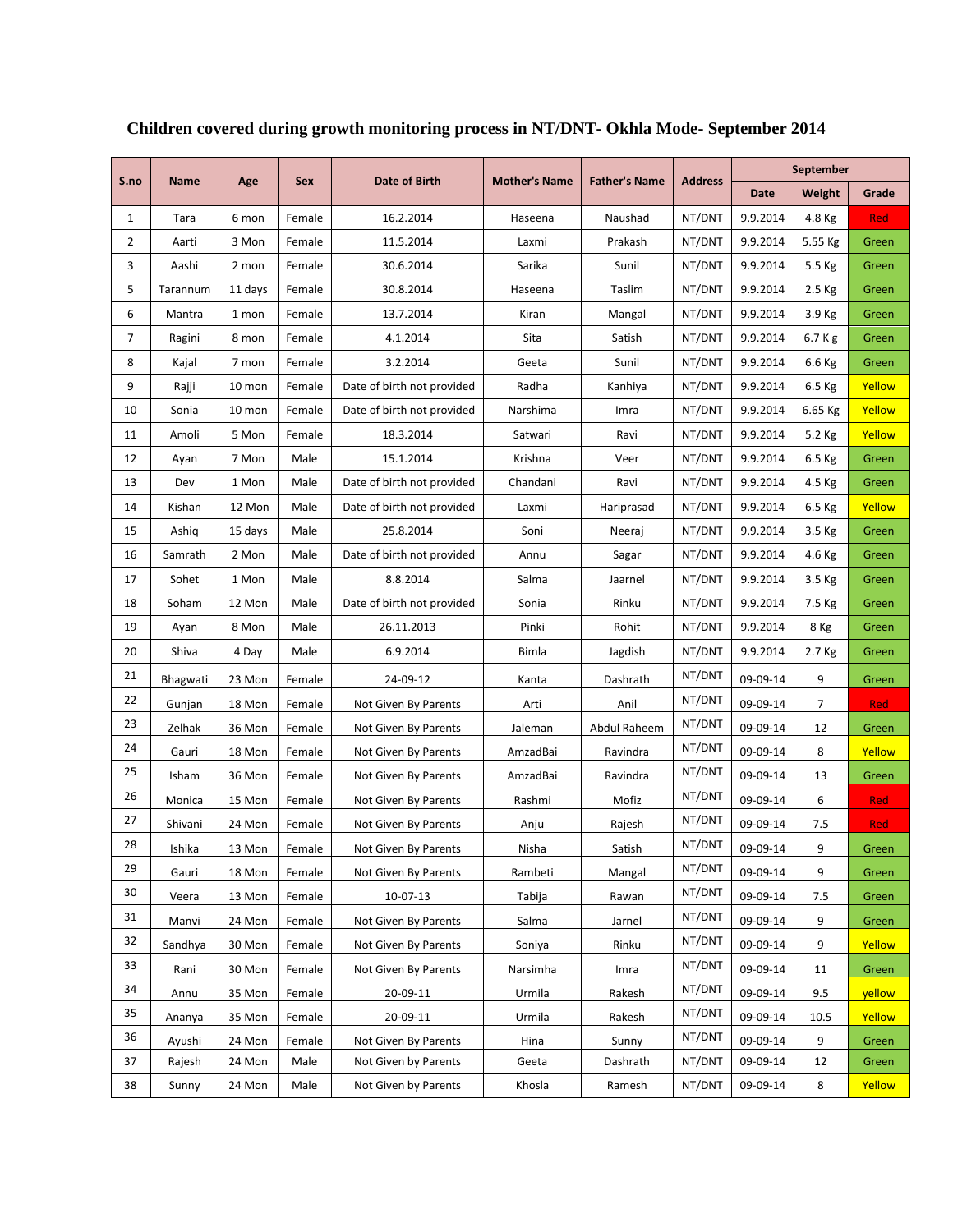| 39 | Prince        | 37 Mon | Male   | 29-07-11             | Pinki    | Rohit        | NT/DNT | 09-09-14 | 13             | Green      |
|----|---------------|--------|--------|----------------------|----------|--------------|--------|----------|----------------|------------|
| 40 | Priyanshu     | 24 Mon | Male   | 26-08-12             | Kusum    | Prakash      | NT/DNT | 09-09-14 | 13             | Green      |
| 41 | Haider Ali    | 21 Mon | Male   | 20-11-12             | Habiza   | habid Ali    | NT/DNT | 09-09-14 | 8              | Yellow     |
| 42 | <b>Bindas</b> | 36 Mon | Male   | Not Given by Parents | Ratishna | Aminshi      | NT/DNT | 09-09-14 | 13             | Green      |
| 43 | Prince        | 24 Mon | Male   | Not Given by Parents | Kiran    | Mangal       | NT/DNT | 09-09-14 | 9              | Yellow     |
| 44 | Shiv          | 25 Mon | Male   | 03-08-12             | Meera    | Changa       | NT/DNT | 09-09-14 | 8              | Red        |
| 45 | Samar         | 24 Mon | Male   | Not Given by Parents | Anu      | Sagar        | NT/DNT | 09-09-14 | $\overline{7}$ | Red        |
| 46 | lakkha        | 36 Mon | Male   | Not Given by Parents | Satwari  | Ravi         | NT/DNT | 09-09-14 | 9              | Red        |
| 47 | Daksh         | 25 Mon | Male   | Not Given by Parents | Rakhi    | Avinash      | NT/DNT | 09-09-14 | 9              | Yellow     |
| 48 | Manisha       | 60 Mon | Female | Not Given by Parents | Bimla    | Jagdish      | NT/DNT | 09-09-14 | 13             | Yellow     |
| 49 | mala          | 48 Mon | Female | Not Given by Parents | Geeta    | Late. Gujjar | NT/DNT | 09-09-14 | 13             | Green      |
| 50 | Sharda        | 48 Mon | Female | Not Given by Parents | Khosla   | Ramesh       | NT/DNT | 09-09-14 | 14             | Green      |
| 51 | Akashi        | 44 Mon | Female | 04-01-11             | Mamta    | Jay Kishan   | NT/DNT | 09-09-14 | 13             | Green      |
| 52 | Nandini       | 59 Mon | Female | 23-09-09             | Pinki    | Rohit        | NT/DNT | 09-09-14 | 15             | Green      |
| 53 | Rihaan        | 58 Mon | Female | 27-10-09             | Kiran    | Karan        | NT/DNT | 09-09-14 | 16             | Green      |
| 54 | Mudna         | 39 Mon | Female | Not Given by Parents | Rashmi   | Mofiz        | NT/DNT | 09-09-14 | 10             | Yellow     |
| 55 | Khushi        | 32 Mon | Female | 25-12-11             | Kiran    | mangal       | NT/DNT | 09-09-14 | 11.5           | Green      |
| 56 | Soniya        | 60 Mon | Female | Not Given by Parents | Seeta    | Satish       | NT/DNT | 09-09-14 | 14             | Green      |
| 57 | Sapna         | 48 Mon | Female | Not Given by Parents | Meera    | Rajkumar     | NT/DNT | 09-09-14 | 15             | Green      |
| 58 | Neha          | 42 Mon | Female | Not Given by Parents | Radha    | Kanhaiya     | NT/DNT | 09-09-14 | 9              | Red        |
| 59 | Shivani       | 60 Mon | Female | Not Given by Parents | Urmila   | Rakesh       | NT/DNT | 09-09-14 | 13             | Yellow     |
| 60 | Arbaz         | 48 Mon | Male   | Not Given By parents | Haseena  | Naushad      | NT/DNT | 09-09-14 | 13             | Green      |
| 61 | Veer          | 50 Mon | Male   | Jun-10               | Sarika   | Sanjay       | NT/DNT | 09-09-14 | 14             | Green      |
| 62 | Ansh          | 44 Mon | Male   | 26-12-10             | Sarika   | Sunil        | NT/DNT | 09-09-14 | 12             | Yellow     |
| 63 | Arfina        | 56 mon | Male   | 20-12-09             | Habiza   | Abid Ali     | NT/DNT | 09-09-14 | 16             | Green      |
| 64 | Noorzina      | 48 Mon | Male   | Not Given By parents | Zaleman  | Abdul Raheem | NT/DNT | 09-09-14 | 13             | Green      |
| 65 | Raja          | 54 Mon | Male   | Not Given By parents | Roma     | Rajesh       | NT/DNT | 09-09-14 | 12.5           | Yellow     |
| 66 | Kuntun        | 48 Mon | Male   | Not Given By parents | Mamta    | Kamal        | NT/DNT | 09-09-14 | 12.5           | Yellow     |
| 67 | Nihal         | 48 Mon | Male   | Not Given By parents | Sharda   | Sameer       | NT/DNT | 09-09-14 | 13             | Green      |
| 68 | Indal         | 60 Mon | Male   | Not Given By parents | Vimla    | Mahesh       | NT/DNT | 09-09-14 | 17.5           | Green      |
| 69 | Manshi        | 38 Mon | Male   | Not Given By parents | Sama     | Mangal       | NT/DNT | 09-09-14 | 10             | Yellow     |
| 70 | Veer          | 42 Mon | Male   | Not Given By parents | Reena    | Rajesh       | NT/DNT | 09-09-14 | 9.5            | <b>Red</b> |
| 71 | Shiv          | 48 Mon | Male   | Not Given By parents | Soniya   | Rinku        | NT/DNT | 09-09-14 | 10             | <b>Red</b> |
| 72 | Shipli        | 12 Mon | Female | Not given by mother  | Sunita   | Rakesh       | NT/DNT | 9.9.2014 | 8 Kg           | Green      |